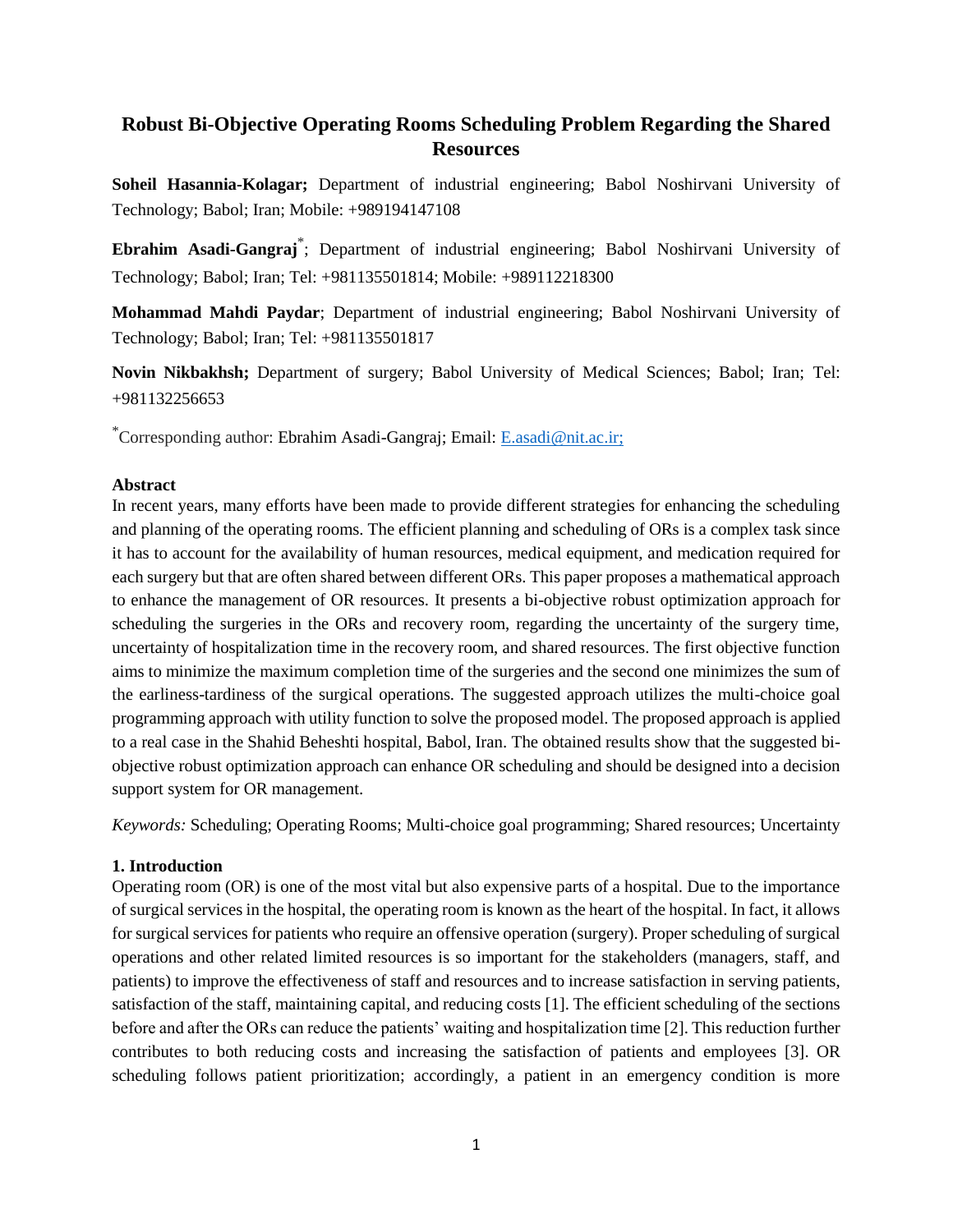important and should be surgically activated sooner [4]. Meanwhile, the availability of limited resources and the type of surgery are important factors to be scheduled in OR surgery planning [5].

A priori undetermined factors of surgeries, such as patients' conditions, the duration of surgery and hospitalization time in the recovery room are not deterministic and it should be taken into account in the planning and scheduling of the ORs [6]. In case, less time is considered in planning than is actually required, the next surgeries cannot be started as scheduled. This results in the tardiness of subsequent surgeries, patient and employee dissatisfaction as well as high overtime costs of ORs for the hospital management. On the other hand, if the reserved time for a surgery is considered more than the real condition, it leads to ORs idleness; the next patient and staff are not ready for the next surgery. Besides, the availability of special equipment required for specific surgeries requires further consideration in their management. Due to the high costs of this equipment, only a limited number are available and must be shared between ORs and different surgeries. Hereafter, they are referred to as Shared Resources. In the case, a surgery needs a shared resource, other surgeries requiring the same must be pending until the present surgery is completed. Consequently, neglecting the use of shared resources in the planning and scheduling of ORs leads to inefficiencies in the daily ORs plan, idleness of the ORs, and overtime costs. The efficient management of ORs consequently requires a highly adaptable solution to account for uncertainties and resource limitations.

In this study, we consider the described OR-scheduling problem and account for different challenges in their management, such as uncertain surgery time in the ORs, uncertain time of hospitalization in the recovery room, and the use of shared resources. In the considered case study, two types of surgeries, including orthopedic surgeries and some general surgeries, share radiology equipment during the procedure. In the case, the surgery time and hospitalized time of each patient cannot be considered as fixed or predetermined. Rather, these are dependent on factors such as the general health condition of the patient, skill of surgeons and OR staff, and the availability of needed equipment. Consequently, we consider surgery time and hospitalized time as uncertain parameters. In different service centers, it is so important to consider the costumers' and managers' preferences, simultaneously. For this purpose, two objective functions are considered, so that the first objective seeks to (minimizing the maximum completion time of surgical operation) minimizes the ORs-related costs. On the other words, the longer an operating room works, the higher the operating costs. Because, the ORs-related costs including, the costs of staff salaries, operating costs of operating room equipment, and the cost of their maintenance and repairing, also reduce by considering the minimizing the maximum completion time of surgical operation. The second objective function (minimizing the sum of tardiness-earliness time) account for patients' satisfaction. For this purpose, a bi-objective robust mixed-integer linear programming model is proposed. A multi-choice goal programming approach with utility function is proposed to cope with the bi-objective model.

The remainder of the study is organized as follows. Section 2 discusses existing studies investigating the ORs scheduling problem. Section 3 provides the problem description, assumptions, and the mathematical model developed for the research problem. The robust counterpart of the mathematical model and multichoice goal programming approach with utility function are also introduced in Section 3. Section 4 represents the computational results to evaluate the performance of the proposed approach and a sensitivity analysis. Finally, Section 5 presents conclusions from the research and future research.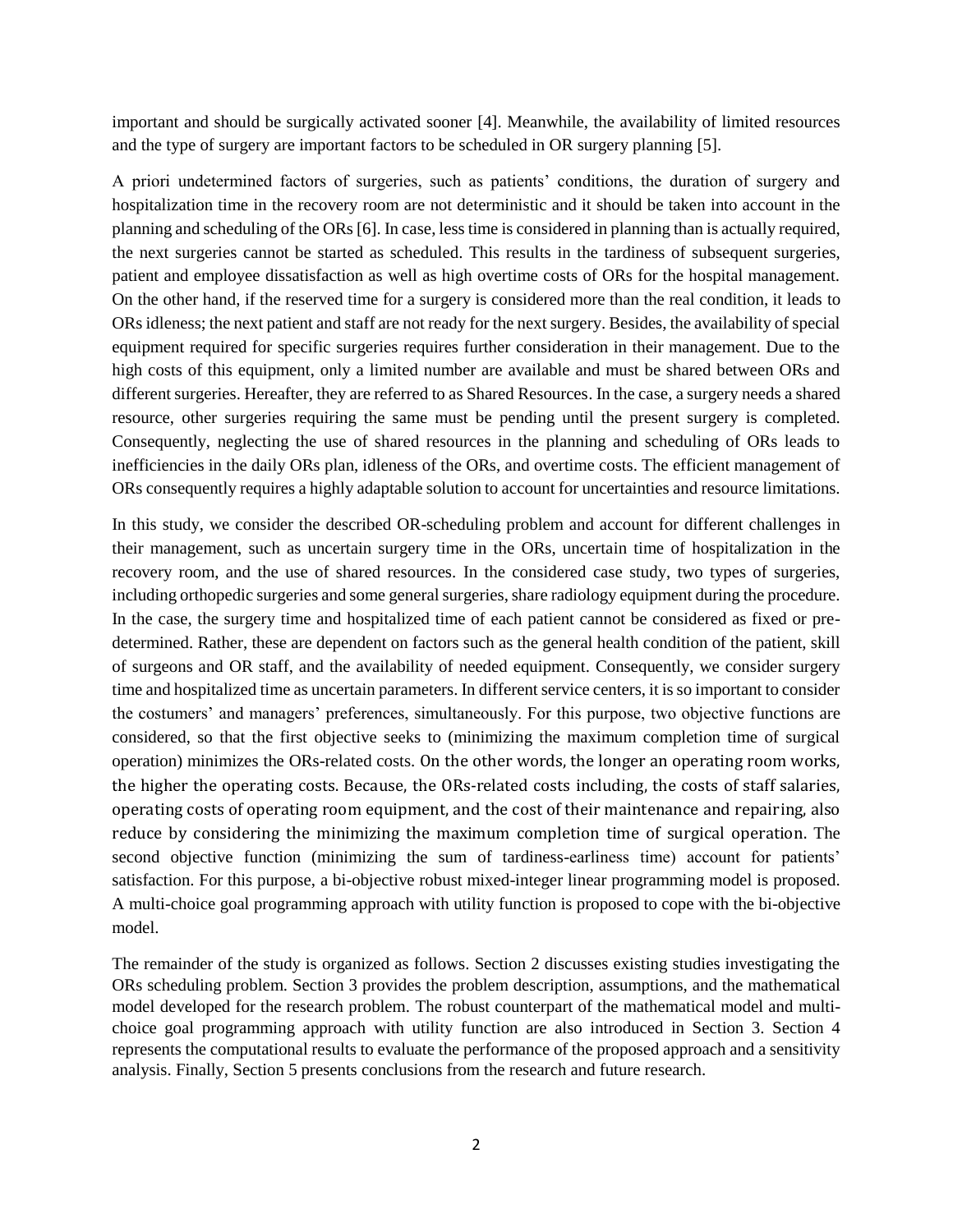#### **2. Literature Review**

Regarding the speed progress of the healthcare industry and the importance of scheduling for the ORs, many studies have been conducted on the scheduling and planning of the ORs in recent years. This section is devoted to reviewing related researches in this context. Azadeh et al. considered how patients in the emergency department are scheduled accounting for their treatment priority. They formulated the problem as a flexible open shop problem and proposed a mixed-integer linear programming model (MILP) and proposed a genetic algorithm to minimize the total waiting time of patients [7]. Lee et al. developed a multiobjective integer linear programming (ILP) model to optimally schedule elective surgeries regarding the availability of ORs and surgeons. The selected objectives functions are minimizing the number of patients waiting for service, underutilization of OR time, maximum expected number of patients in the recovery unit, and expected range of patients in the recovery unit. They developed two goal programming (GP) approaches for this problem [8]. Denton et al. parented a stochastic optimization approach to assign surgeries to the ORs. Objective function seeks to minimize fixed cost of opening ORs and a variable cost of overtime. They proposed a simple heuristic method to solve the problem [9]. Rachuba and Werners considered ORs scheduling regarding the uncertain surgery durations and patients' emergency arrivals. In order to consider different stakeholders' objectives, they proposed a multi-objective robust mixed-integer mathematical model [10]. Jebali and Diabat proposed a two-stage chance-constrained programming model for ORs scheduling account for the uncertain surgery time, random patient length of stay in the ICU, and random reserved resources for the emergency cases. Selected objective function aims to minimize patients' costs, OR utilization costs, and penalty costs for exceeding ICU capacity. They proposed a sample average approximation algorithm (SAA) to solve the model [11].

Liu et al. developed a two-step MILP model and an SAA approach for the ORs scheduling problem in which the surgery time is as an uncertain parameter. The proposed approach seeks to increase resource utilization, reduce the ORs cost, and improve surgeons' satisfaction [12]. Molina-Pariente et al. studied a stochastic OR scheduling problem which minimizes the under- and overtime costs of the ORs and the cost of exceeding the system capacity. They considered different uncertain parameters such as surgeries time, surgeons' capacity, and arrivals of emergency surgeries. They proposed a Monte Carlo optimization-based approach, in which iterative greedy local search method is combined by Monte Carlo simulation [13]. Neyshabouri and Berg studied a two-stage robust optimization model to handle the uncertainty in surgery time and length-of-stay in the surgical ICU. They developed a column-and-constraint generation approach to generate optimal solutions [14]. Liu et al. developed an iterative auction mechanism to maximize the overall social welfare of patients in the ORs scheduling problem. They also took into account the eligibility constraints of the ORs [15]. Kroer et al. developed a stochastic model where surgeries times vary and the emergency patients' arrivals are not deterministic. The proposed approach generates robust ORs schedules that minimize the overtime work and release unused capacity [16]. Koppka et al. dealt with a mathematical model that assigns the ORs available time to enhance the overall performance. The selected objective function maximizes the probability of a perfect day without overtime or cancellations. They considered surgery time and the number of patients in a day as uncertain parameters [17]. Moosavi and Ebrahimnejad proposed a multi-objective mathematical model for upstream and downstream units of ORs. They proposed a robust counterpart of the mathematical model to consider uncertain parameters, including surgery time, emergency demand, and length of stay. They also proposed a MIP-based local search neighborhood approach to solve the problem [18]. Sagnol et al. considered a parallel-machines scheduling problem to formulate the problem of allocating ORs to surgeries, so that surgery time follows a lognormal distribution. They solved the robust counterpart of the proposed model using a cutting-plane approach [19]. Kamran et al. considered patients' allocation to the available OR blocks. They proposed multi-objective two-stage stochastic and two-stage chance-constrained stochastic programming models. They solved the proposed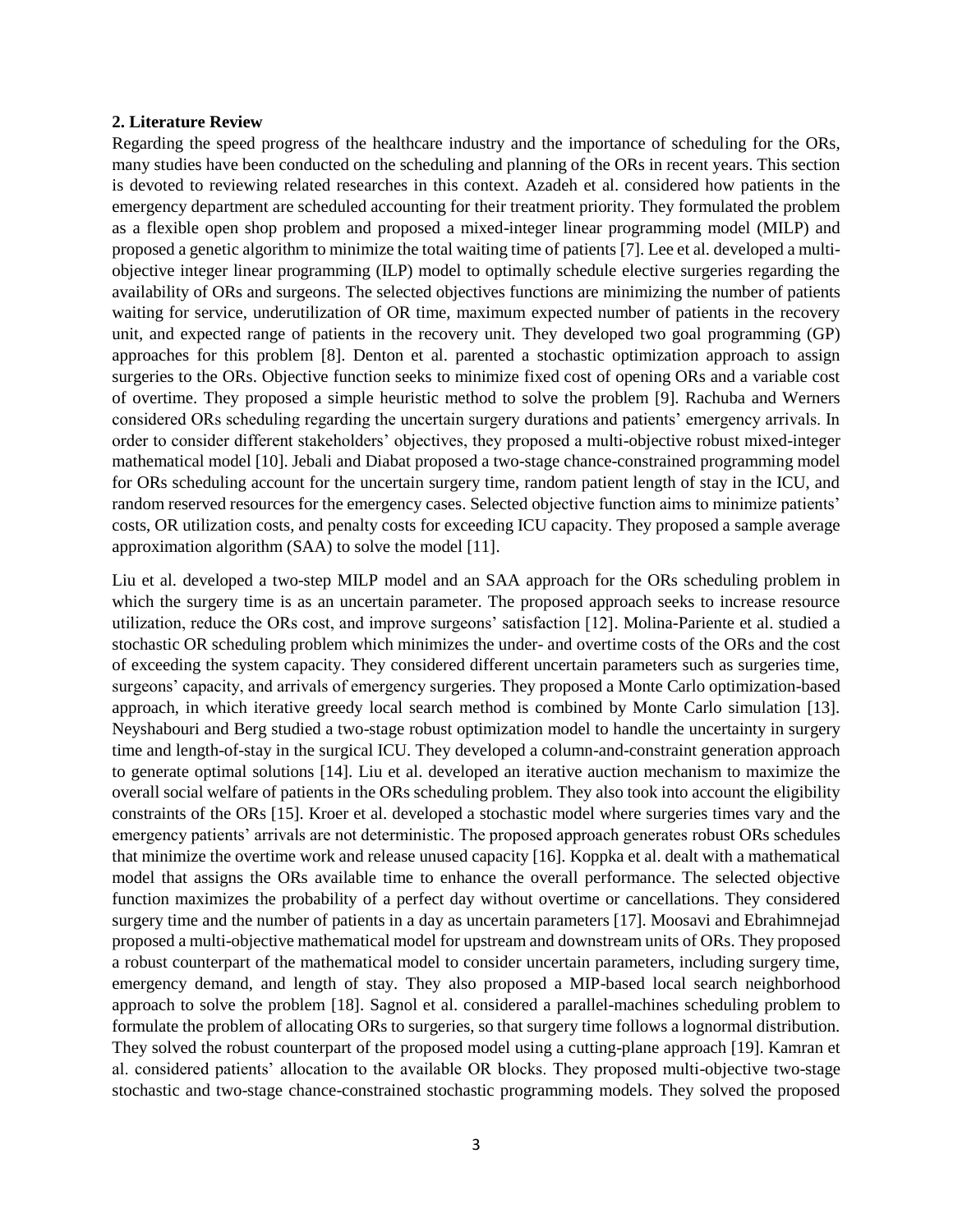models by the SAA approach and Benders decomposition method [20]. Hamid et al. developed a new and comprehensive MILP model to consider inpatient surgeries in ORs scheduling. They developed two metaheuristic algorithms, namely NSGA-II and MOPSO, to achieve the Pareto solutions and the PROMETHEE-II approach is applied to select the best solution among the Pareto solutions [21]. Lin and Chou focused on multifunctional operating rooms in ORs scheduling problem. The selected objective functions are: maximizing ORs utilization, minimizing the overtime cost, and minimizing the wasting cost of unused time. To cope with the problem, they developed some simple heuristic methods, hybrid genetic algorithm, and elite search approach for this problem [22].

Vali-Siar et al. developed an MILP model to plan and schedule ORs with respect to the uncertainty in surgery and recovery duration. They proposed a new heuristic approach to minimize the tardiness in surgeries, over and idle time [23]. Silva and De Souza addressed ORs scheduling problem with comment resources. The considered uncertain surgery times and patients' arrival. They proposed an approximate dynamic programming approach to minimize the total expected cost. The experimental results show that the proposed approach can reduce the total expected cost, significantly [24]. Zhang et al. addressed ORs scheduling problem regarding the downstream resources capacity constraints. They proposed a stochastic programming model, in which surgery duration and length-of-stay are as uncertain parameters. They developed column-generation-based heuristic methods to solve the research problem [25]. Akbarzadeh et al. studied the surgical case in which, operation room planners want to make a balance between the capacity and demand. They developed a three-phase column generation-based heuristic to generate a feasible solution and it improved by local branching [26]. Nasiri et al. proposed a mathematical model to select and assign elective surgeries on a particular day. They proposed a fuzzy robust optimization approach to maximize the number of surgeries using fixed resources, minimize the total fixed and overtime costs of the ORs, and minimize the maximum completion time of ORs [27]. Najjarbashi and Lim proposed a risk-based solution approach for the ORs scheduling problem regarding the Conditional Value-at-Risk (CVaR) concept. They developed a stochastic MILP model to minimize the CVaR of over- and idle time costs [28]. Atighehchian et al. studied ORs scheduling problem concerning uncertain duration of surgeries in a multiresource environment. They presented a two-stage stochastic mixed-integer programming model to minimize the ORs idle and over time [29]. Marchesi et al. proposed a two-stage stochastic programming model with constant recourse to solve ORs staffing and scheduling problem. They developed possible realization scenarios to deal with the demand uncertainty by the SSA algorithm. [30]. Barrera et al. proposed a stochastic dynamic mathematical model for the ORs scheduling problem to minimize the cost of referrals to the private sector. They developed a heuristic approach to achieve near-optimal solutions in a reasonable time [31]. Bovim et al. proposed a two-stage stochastic optimization model combined with a simulationoptimization approach to schedule ORs. They considered arrivals of the emergency patients and surgery duration as uncertain parameters [32]. Khaniyev et al. studied next-day ORs scheduling problem regarding the uncertain surgery durations to minimize the weighted sum of the OR idle and over time and expected patient waiting times. They proposed some simple heuristics motivated by a real situation to find nearoptimal solutions [33]. In order to convince the readers, some of the main researches in the ORs scheduling problem are summarized in Table 1.

# Insert Table 1

#### **2-1 Research contributions**

Based on our discussion of the existing research landscape on the topic of ORs scheduling problem, and as is summarized in Table 1, the contributions of the present research are the following. A central contribution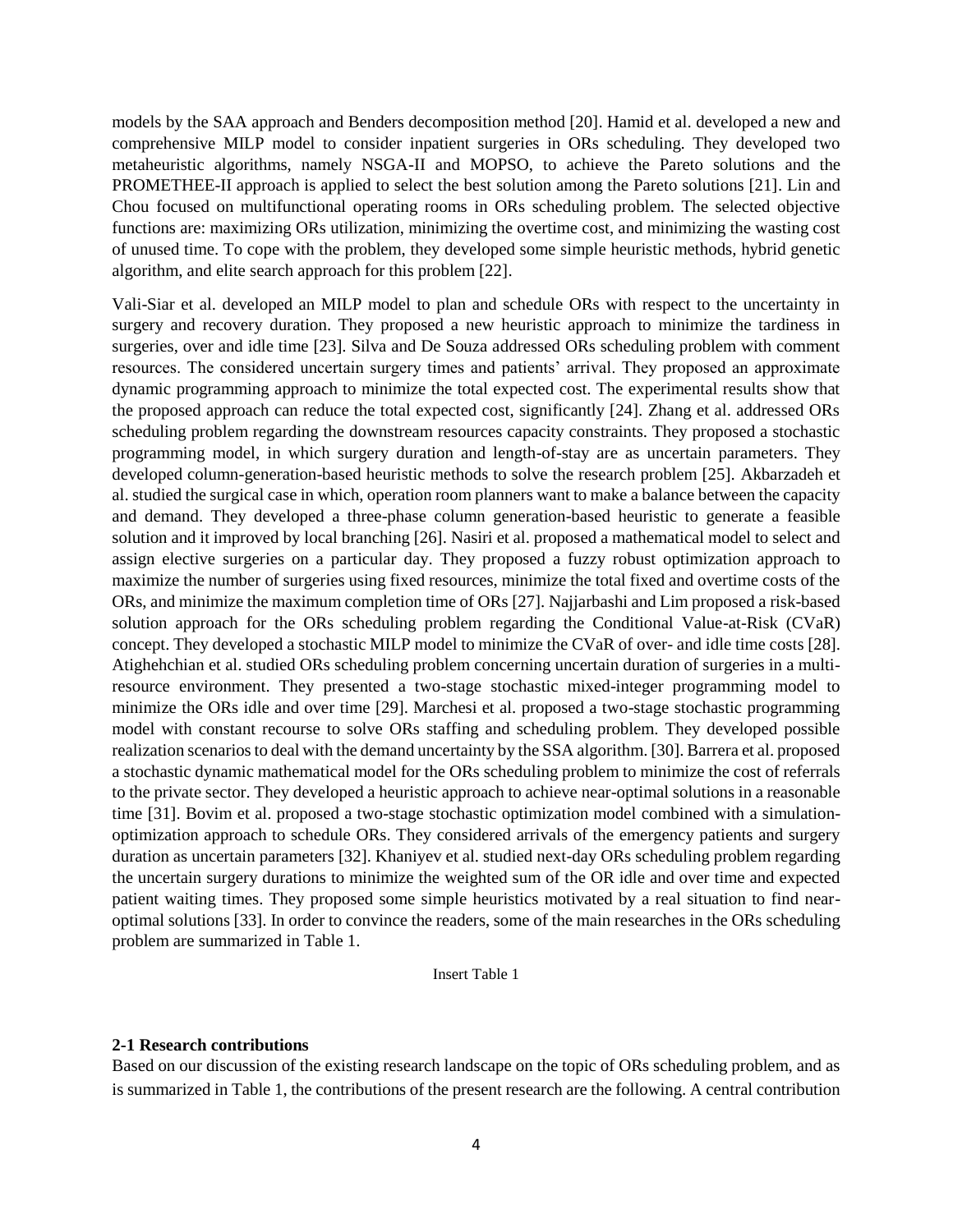presented in this study is the consideration of shared resources for ORs scheduling. However, clinical practice highlights the relevance of shared resources as a central constraining factor for surgery planning. Thus, embedding it in the optimization approach adjusts existing models to practical realties faced in hospital management and surgery. As demonstrated in the literature discussion, this crucial aspect is missing in existing methodological approaches. This is of the specific relevance for decision-making concerning critical surgeries in emergencies.

This paper considers two different objective functions for addressing the ORs scheduling problem, including the maximum completion time of the surgical operations and the sum of the tardiness and earliness time. The first objective is of relevance for the hospital management to reduce the maximum completion time and consequently, reduce ORs costs. The second objective concerns patients since both the positive deviation (tardiness) and negative deviation (earliness) from the scheduled surgery affect patient satisfaction as well as corresponding costs. Regarding the literature, a highly regarded approach in the multi-objective ORs scheduling problem is the goal programming approach [4,8,15]. In the GP, an aspiration level is defined for each objective function which is determined according to decision-makers' opinions. One of the limitations of utilizing GP to handle multi-objective models is that the preference structure of the decision-makers is not easily considered which is far from reality. Considering utility function can tackle this difficulty. In this study, for the first time, the multi-choice goal programming approach with utility function is used to handle the bi-objective ORs scheduling problem. The key advantage of this approach is the consideration of decision-maker preferences that affect his/her approach to maximize utility.

One of the main concerns in the ORs scheduling problem is uncertainty of the input parameters. There are various approaches to cope with this issue, such as stochastic programming, robust optimization approach, and fuzzy approach. Unlike the stochastic programming, the robust optimization approach does not need any information about the probability distribution of the uncertain data. Due to the nature of the data in the ORs scheduling problem, it is so difficult or impossible to achieve the probability distribution of data in the ORs. Thus, we considered a robust optimization approach in this research. Based on the literature reviewed, robust optimization approach has not been rarely studied in the ORs scheduling problem and Bertsimas and Sim [34] approach has not accrued in the previous researches.

# **3. Methods**

# **3.1 Problem statement**

Suppose that there are several patients that must be assigned to operating rooms according to a patient allocation matrix. This matrix indicates the allocation of patients to respective surgery rooms and indicates which operating room is equipped for the patient's surgery. Each operating room requires preparation at the beginning of the operation. Accordingly, in between two successive operations, a specific amount of time is allocated to washing and reheating. After surgery, patients are immediately transferred to the recovery room. In this research, some shared resources are considered in a way that if a surgery uses a shared resource, other surgeries cannot use it during the present surgery. According to the problem definition, the following assumptions are made in this research:

• The number of ORs and recovery beds are less than the number of patients.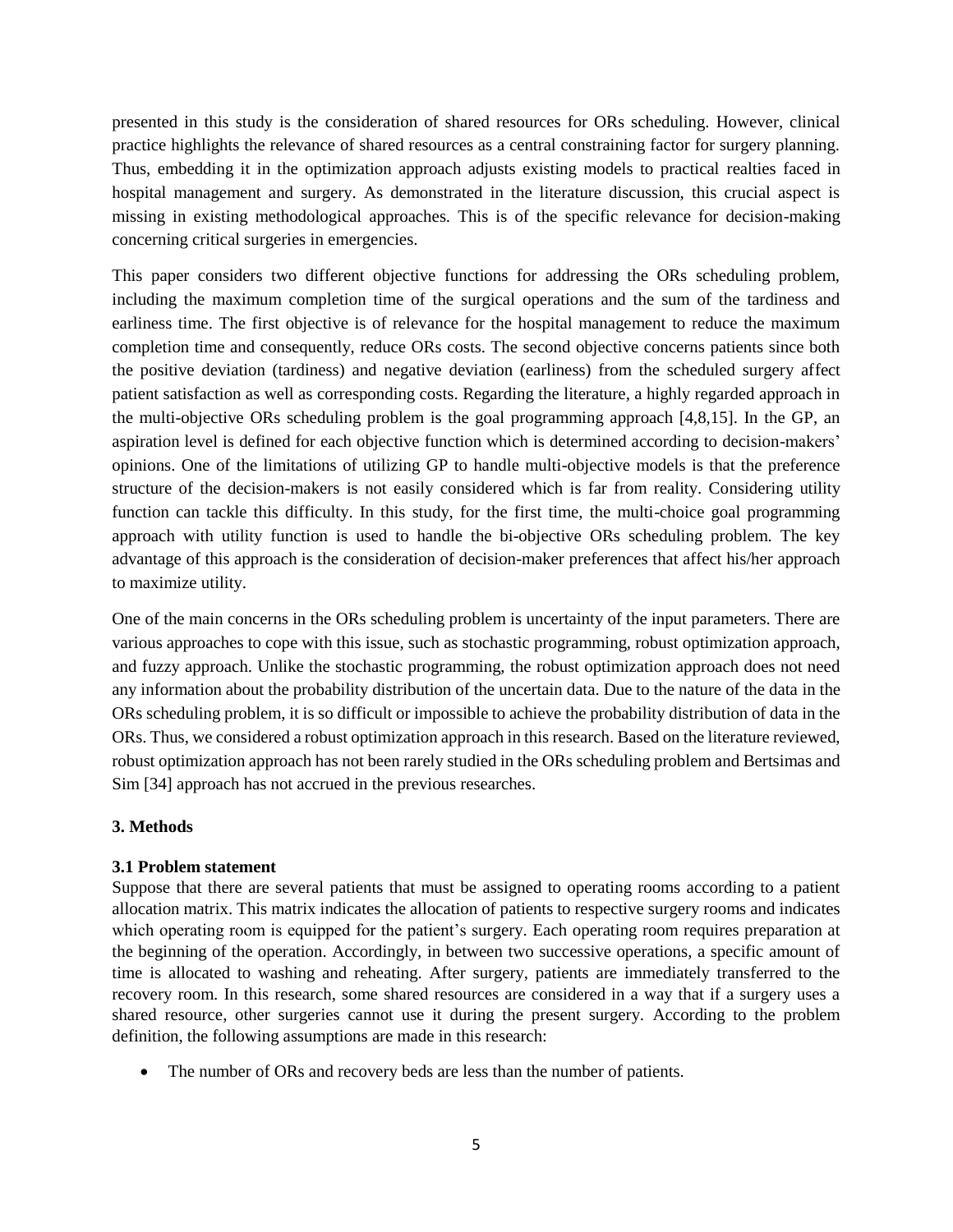- A weight is assigned to each operation which indicates the surgery priority. In this way, the higher the assigned weight to the surgery is, the higher the urgency of the surgery would be.
- There is a time interval for starting a surgery due to the type of surgery and operating rooms limitation.
- Patients should be assigned to the operating rooms according to the allocation matrix.
- Each patient will be transferred to the recovery room immediately after surgery in OR.
- Patients who need shared sources are identified by a shared resource matrix.

# **3-2 Mathematical model**

In this section, a bi-objective MILP model is presented to schedule the surgeries in the ORs and recovery room. For this purpose, the following notations are used in the model:

Index

| r                              | Index of ORs $(r = 1, 2, \ldots, R)$                                                        |
|--------------------------------|---------------------------------------------------------------------------------------------|
| a,b                            | Index of patients $(a,b = 1,2,,A)$                                                          |
| t                              | Index of beds in the recovery room $(t = 1, 2, , N)$                                        |
| Parameters                     |                                                                                             |
| M                              | Big positive number                                                                         |
| $\overline{R}$                 | Number of ORs                                                                               |
| $\boldsymbol{A}$               | Number of patients                                                                          |
| $\boldsymbol{N}$               | Number of beds in the recovery room                                                         |
| $P_{ar}^1$                     | Surgery time of patient $a$ in operating room $r$                                           |
| $ST_r$                         | Initial preparation time of operating room $r$                                              |
| $STT_r$                        | Preparation time between two successive surgeries in operating room $r$                     |
| $P_{at}^2$                     | Time of hospitalization in the recovery room for patient $a$ on bed $t$                     |
| $Per_{ar}$                     | Allocation matrix; 1 if patient $a$ is permitted to assign operating room $r$ , 0 otherwise |
| $fac_a$                        | Shared resources matrix; 1 if patient $a$ needs the shared resource, 0 otherwise            |
| $\left[l_a, u_a\right]$        | The time interval for starting the surgery of patient $a$                                   |
| $W_a$                          | The weight of surgery of patient $a$                                                        |
| $SST_t$                        | Preparation time of bed $t$ in the recovery room                                            |
| AR                             | Number of available shared resources                                                        |
| Decision variables             |                                                                                             |
| $v_{ar}$                       | 1 if patient $a$ is assigned to operating room $r$ ; 0 otherwise                            |
| $z$ <sub>abr</sub>             | 1 if the patient $a$ is assigned to operating room $r$ before patient $b$ ; 0 otherwise     |
| $c_a^1$                        | Completion time of surgery for patient $a$ in the operation room                            |
| $c_a^2$                        | Completion time of recovery operation for patient $a$ in the recovery room                  |
| $\rho_{\scriptscriptstyle ab}$ | 1 if surgery times of patient $a$ and patient $b$ have overlap; 0 otherwise                 |
| $\theta_{at}$                  | 1 if patient $a$ is assigned to bed $t$ in the recovery room; 0 otherwise                   |
| $S_{abt}$                      | 1 if patient $b$ is assigned to bed $t$ after patient $a$ in the recovery room; 0 otherwise |
| start $T_{\alpha}$             | Start time of surgery for patient a                                                         |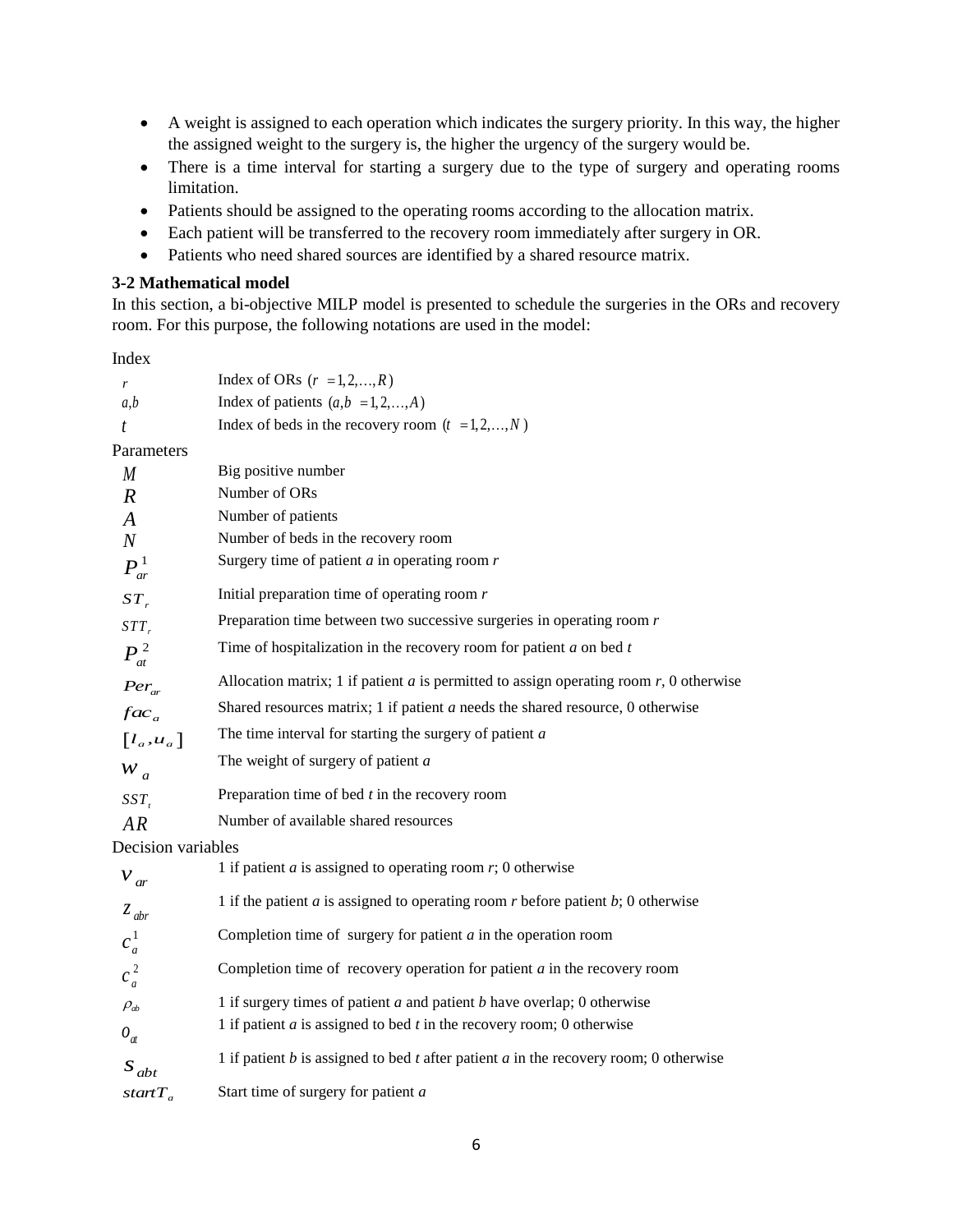| $T_{a}$ | Tardiness of surgery for patient a        |
|---------|-------------------------------------------|
|         | Earliness of surgery for patient <i>a</i> |

1

 $\sum_{t=1}$  at

*C* max Maximum completion time of the surgical operations

In terms of the above notations, the proposed model can be stated as bellow:

$$
MinZ_1 = C_{max} \tag{1}
$$
\n
$$
MinZ = \sum_{i=1}^{A} C_{i} C_{i} + E_{i}
$$

$$
MinZ_2 = \sum_a w_a (T_a + E_a)
$$
\n
$$
S.t:
$$
\n(2)

$$
\sum_{r=1}^{A} v_{ar} Per_{ar} = 1
$$
 (3)

$$
c_a^1 \ge \sum_{r=1}^R (P_{ar}^1 + ST_r) \times v_{ar}
$$
 (4)

$$
c_a^1 + M\left(2 + z_{abr} - v_{ar} - v_{br}\right) \ge c_b^1 + \left(P_{ar}^1 v_{ar}\right) + \left(ST_r v_{ar}\right) \qquad \begin{array}{c} a, b = 1, 2, ..., A \& a \ne b\\ r = 1, 2, ..., R\\ r = 1, 2, ..., R \end{array} \tag{5}
$$

$$
c_b^1 + M (3 - z_{abr} - v_{ar} - v_{br}) \ge c_a^1 + (P_{br}^1 v_{br}) + (STT_r v_{br}) \qquad a,b = 1,2,...,A \& a \ne b
$$
  
 $r = 1,2,...,R$  (6)

$$
M \, . \rho_{ab} \ge c_a^1 - (c_b^1 - \sum_{r=1}^R P_{br}^1 \, v_{br}) \tag{7}
$$

$$
fac_a + \sum_{b=1}^{A} fac_b \cdot (\rho_{ab} + \rho_{ba} - 1) \le AR
$$
  
\n
$$
\sum_{t=1}^{N} \rho_{at} = 1
$$
  
\n
$$
a = 1, 2, ..., A
$$
  
\n(8)  
\n
$$
a = 1, 2, ..., A
$$
  
\n(9)

$$
c_a^2 = c_a^1 + \sum_{t=1}^N P_{at}^2 \mathcal{O}_{at} \qquad a = 1, 2, ..., A \qquad (10)
$$

$$
c_a^2 + M.(2 + s_{abt} - o_{at} - o_{bt}) \ge c_b^2 + (P_{at}^2 o_{at}) + (SST_t o_{at})
$$
  
\n
$$
c_a^2 + M.(2 + s_{abt} - o_{at} - o_{bt}) \ge c_b^2 + (P_{at}^2 o_{at}) + (SST_t o_{at})
$$
  
\n
$$
c_b^2 + (SST_t o_{at})
$$
  
\n
$$
a, b = 1, 2, ..., A \& a \ne b
$$
  
\n
$$
a, b = 1, 2, ..., A \& a \ne b
$$
  
\n(11)

$$
c_b^2 + M.(3 - s_{abt} - o_{at} - o_{bt}) \ge c_a^2 + (P_{bt}^2 o_{bt}) + (SST_t o_{bt})
$$
  
\n
$$
v_{ab} = 1, 2, ..., N
$$
  
\n
$$
a = 1, 2, ..., A
$$
  
\n
$$
a = 1, 2, ..., M
$$
  
\n(12)  
\n
$$
a = 1, 2, ..., M
$$
  
\n(13)

$$
v_{ar} \leq Per_{ar}
$$
  
\n
$$
C_{\text{max}} \geq c_a^2
$$
  
\n
$$
R
$$
  
\n
$$
a = 1, 2, ..., A
$$
  
\n
$$
(13)
$$
  
\n
$$
a = 1, 2, ..., A
$$
  
\n
$$
(14)
$$

$$
\text{star}T_a \ge c_a^1 - \sum_{r=1}^{\infty} P_{ar}^1 \nu_{ar}
$$
\n
$$
T_a \ge \text{star}T_a - u_a
$$
\n
$$
F_a \ge l_a^1 - \text{star}T_a
$$
\n
$$
T_a \ge \text{star}T_a - u_a
$$
\n
$$
T_a \ge l_a^1 - \text{star}T_a
$$
\n
$$
(16)
$$
\n
$$
T_a \ge l_a^1 - \text{star}T_a
$$
\n
$$
(17)
$$

$$
E_a \ge l_a - starT_a
$$
  
\n
$$
c_a^1, c_a^2, start_a, T_a, E_a, C_{\text{max}} \ge 0
$$
  
\n
$$
z_{abr}, v_{ar}, s_{abr}, o_{ar}, \rho_{ab} \in \{0, 1\}
$$
  
\n
$$
T = 1, 2, ..., R
$$
  
\n
$$
T = 1, 2, ..., R
$$
  
\n
$$
T = 1, 2, ..., R
$$
  
\n(19)  
\n
$$
t = 1, 2, ..., R
$$

$$
i=1,2,\ldots,N
$$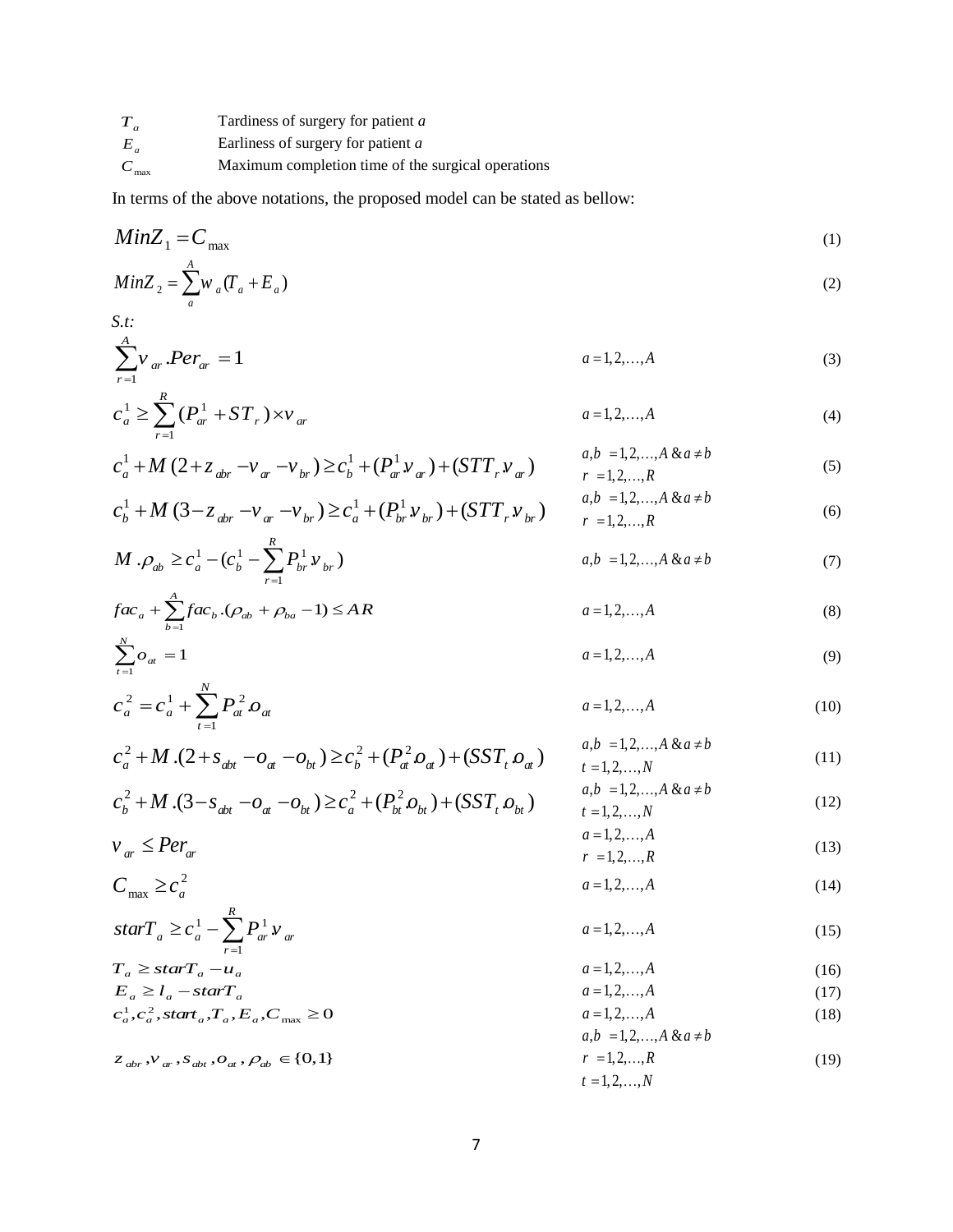The first objective function tries to minimize the maximum completion time of the surgical operations and the second objective function minimizes the sum of the earliness and tardiness. Constraint set (3) indicates that each patient must be assigned to one OR regarding the allocation matrix. Constraint set (4) shows the start time of surgery for a patient due to initial preparation time. Constraint sets (5) and (6) represent the relation between the completion times of two successive surgeries. Constraint set (7) is incorporated into the model to show the overlap between surgeries. Constraint set (8) indicates that surgeries requiring the shared resources, should not be done, simultaneously. Constraint set (9) indicates that each patient must be assigned to only one recovery bed. Constraint set (10) shows the relationship between completion time of surgery in the ORs and recovery room. Constraint sets (11) and (12) express the completion times of two successive surgeries in the recovery room. Constraint set (13) prevents the allocation of patients to the unrelated operating rooms. Constraint set (14) shows the linearization of the first objective function and constraint set (15) calculates the start time of the patient's surgery. Constraint sets (16) and (17) calculates tardiness and earliness time and finally, constraint sets (18) and (19) show the type of decision variables.

# **3-3 Robust optimization approach**

Robust Optimization is one of the new ways in mathematical programming that attracted much attention recently [35]. The main objective of the robust optimization approach is to select solutions that are able to cope with the uncertain data. It is assumed that the uncertain data are bounded but unknown, and in most researches, uncertainty space is convex. Unlike the stochastic programming, the robust optimization approach does not need any information about the probability distribution of the uncertain data. In order to tackle the uncertainty, the optimization problem with uncertainty parameters is transformed into a robust counterpart [36]. During the last years, many researchers tried to develop new and efficient approaches regarding the uncertainty in data. One of the main development in this context is the proposed approach by Bertsimas and Sim [34]. They provided a robust approach for a mathematical model by using the uncertainty budget, so that the main advantage of this approach over other versions of the robust optimization approach is to consider this parameter to control the conservative degree of the solutions. In the robust optimization formulation,  $\Gamma_i \in [0, |J_i|]$ , as a budget parameter, is inserted into the model, where

 $J_i$  represents the number of uncertain coefficients in constraint set *i*. The proposed methodology ensures that constraints will be satisfied despite changing in data and the protection level does not depend on the solution of the robust model [34]. To develop the robust counterpart of the proposed MILP model, the following parameters and decision variables are considered:

# Parameters

| $\Gamma$ <sup>1</sup> <sub>b</sub>      | Uncertainty budget of constraint set (4)                                                           |
|-----------------------------------------|----------------------------------------------------------------------------------------------------|
| $\Gamma 2_{\textit{abr}}$               | Uncertainty budget of constraint sets $(5)$ and $(6)$                                              |
| $\Gamma 3_{ab}$                         | Uncertainty budget of constraint set (7)                                                           |
| $\Gamma 4_a$                            | Uncertainty budget of constraint set (10)                                                          |
| $\Gamma 5_{abt}$                        | Uncertainty budget of constraint sets $(11)$ and $(12)$                                            |
| $\hat{P}_{ar}^1$                        | Measure of uncertainty for the surgery time of patient $\alpha$ in OR $r$                          |
| $\hat{P}^{\,2}_{\scriptscriptstyle ta}$ | Measure of uncertainty for the hospitalization time of patient $a$ in the recovery room on bed $t$ |
| posicion verichles                      |                                                                                                    |

Decision variables

 $G1, Be1$ Auxiliary dual variables of constraint set (4)  $G2_{\textit{abr}}$ ,  $Be2_{\textit{ar}}$ Auxiliary dual variables of constraint sets (5) and (6)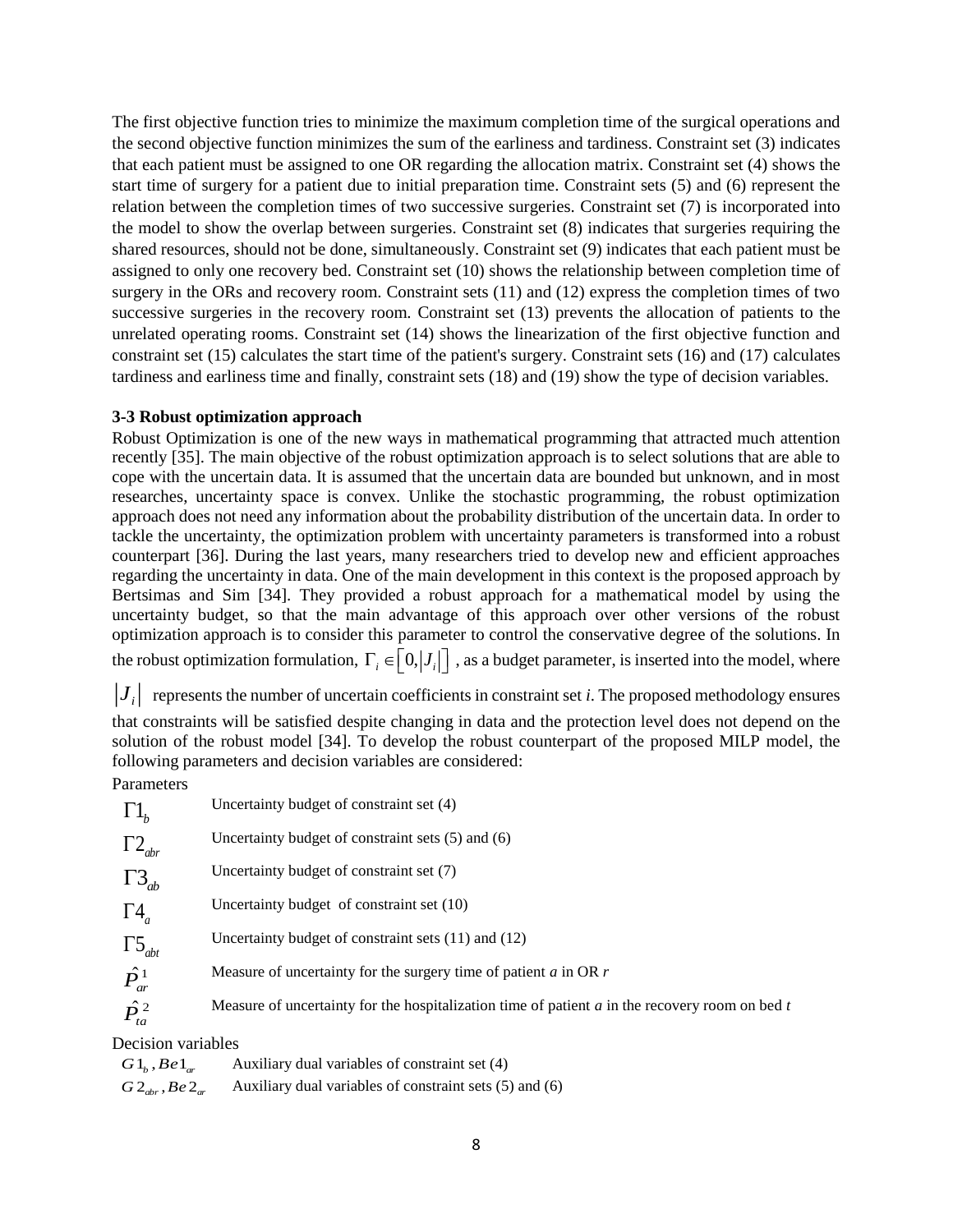$G3_{ab}$ *, Be*<sup>3</sup> $_{ar}$ </sup> Auxiliary dual variables of constraint set (7)  $D1_{\!a}$ ,  $B1_{\!a}^{\!2}$ Auxiliary dual variables of constraint set (10)  $D$  2<sub>abt</sub> , B 2 $^{2}_{at}$ Auxiliary dual variables of constraint sets (11) and (12)

It should be noted that the robust counterpart model by Bertsimas and Sim [34] is proposed for inequality constraints. On the other hand, constraint set (10) is an equal equation. By replacing the equal constraint with two less than or equal and greater than or equal constraints, it leads to the model infeasibility. Thus, we applied the proposed approach by Lin et al. [37]. Regarding constraint set (10), in the constraint sets

that term  $c_a^2$  $c_a^2$  exists, it is replaced by  $c_a^1 + \sum P_{at}^2$ 1 *N a d at at at t*  $c^{1} + \sum P^{2}$ .0  $+\sum_{t=1} P_{at}^2 O_{at}$ . The robust counterpart of the model is as:

$$
MinZ_1 = C_{max} \tag{1}
$$

$$
MinZ_2 = \sum_{a}^{A} w_a (T_a + E_a)
$$
 (2)

*St:*

$$
c_b^1 \ge \sum_{r=1}^R P_{br}^1 \nu_{br} + G \, 1_b \, \Gamma 1_b + \sum_{r=1}^R B \, e \, 1_{br} \nu_{br} + \sum_{r=1}^R S \, T_r \, \nu_{br} \qquad b = 1, 2, \dots, A \tag{20}
$$

$$
G1_b + Be1_{br} \ge \hat{P}_{br}^1 \nu_{br} \qquad \qquad b = 1, 2, ..., A \qquad (21)
$$

$$
c_a^1 + M (2 + z_{\text{abr}} - v_{\text{ar}} - v_{\text{br}}) \ge c_b^1 + (P_{\text{ar}}^1 v_{\text{ar}}) + (STT_r v_{\text{ar}}) + (G2_{\text{abr}} \Gamma 2_{\text{abr}}) + Be2_{\text{ar}} \qquad a, b = 1, 2, ..., A \& a \ne b
$$
  
\n $r = 1, 2, ..., R$  (22)

(23)

(25)

(26)

(27)

$$
c_b^1 + M (3 - z_{\text{abr}} - v_{\text{ar}} - v_{\text{br}}) \ge c_a^1 + (P_{\text{br}}^1 v_{\text{br}}) + (STT_r v_{\text{br}}) + (G2_{\text{abr}} \Gamma 2_{\text{abr}}) + Be2_{\text{br}} \qquad a, b = 1, 2, ..., A \& a \ne b
$$
  

$$
r = 1, 2, ..., R
$$

$$
G2_{abr} + Be2_{br} \ge \hat{P}_{br}^{1} \nu_{br} \qquad a,b = 1,2,...,A \qquad (24)
$$

$$
M \cdot \rho_{ab} \ge c_a^1 - (c_b^1 - \sum_{r=1}^R P_{br}^1 v_{br} - G \, 3_{ab} \cdot \Gamma \, 3_{ab} - \sum_{r=1}^R B e \, 3_{br} v_{br})
$$
\n
$$
a, b = 1, 2, ..., A \, \& a \ne b
$$
\n
$$
a, b = 1, 2, ..., A
$$
\n
$$
a, b = 1, 2, ..., A
$$
\n
$$
a, b = 1, 2, ..., A
$$
\n
$$
a, b = 1, 2, ..., A
$$
\n
$$
r = 1, 2, ..., R
$$

$$
c_a^2 + M (2 + s_{abt} - o_a - o_{bt}) \ge (c_b^2 + \sum_{t=1}^N P_a^2 o_a + (D1_a \Gamma 4_a) + \sum_{t=1}^N B1_a^2 o_a)
$$
  
  $a, b = 1, 2, ..., A \& a \ne b$   
 $t = 1, 2, ..., N$   

$$
+ (P_a^2 o_a) + (SST, o_a) + (D2_{abt} \Gamma 5_{abt}) + B2_a^2
$$

$$
c_b^2 + M.(3 - s_{abt} - o_a - o_{bt}) \ge (c_a^1 + \sum_{t=1}^N P_a^2 o_a + (D1_a \Gamma 4_a) + \sum_{t=1}^N B1_a^2 o_a)
$$
\n
$$
a, b = 1, 2, ..., A \& a \ne b
$$
\n
$$
t = 1, 2, ..., N
$$
\n
$$
+ (P_b^2 o_{bt}) + (SST, o_{bt}) + (D2_{abt} \Gamma 5_{abt}) + B2_b^2
$$
\n
$$
(28)
$$

$$
D1_{a} + B1_{at}^{2} \geq \hat{P}_{at}^{2} .
$$
\n
$$
D1_{a} + B1_{at}^{2} \geq \hat{P}_{at}^{2} .
$$
\n
$$
a = 1, 2, ..., A
$$
\n
$$
a = 1, 2, ..., A
$$
\n
$$
t = 1, 2, ..., N
$$
\n
$$
(29)
$$

$$
D2_{abt} + B2_{bt}^{2} \ge \hat{P}_{bt}^{2} O_{bt}
$$
  
\n
$$
G1_{b}, G2_{abr}, G3_{ab}, D1_{a}, D2_{abt} \ge 0
$$
  
\n
$$
Be1_{ar}, Be2_{ar}, Be3_{ar}, B1_{a}^{2}, B2_{a}^{2} \ge 0
$$
  
\n
$$
T = 1, 2, ..., A & a \ne b
$$
  
\n
$$
a, b = 1, 2, ..., A & a \ne b
$$
  
\n
$$
a, b = 1, 2, ..., A & a \ne b
$$
  
\n
$$
a, b = 1, 2, ..., A & a \ne b
$$
  
\n
$$
r = 1, 2, ..., R
$$
  
\n
$$
t = 1, 2, ..., N
$$
  
\n(30)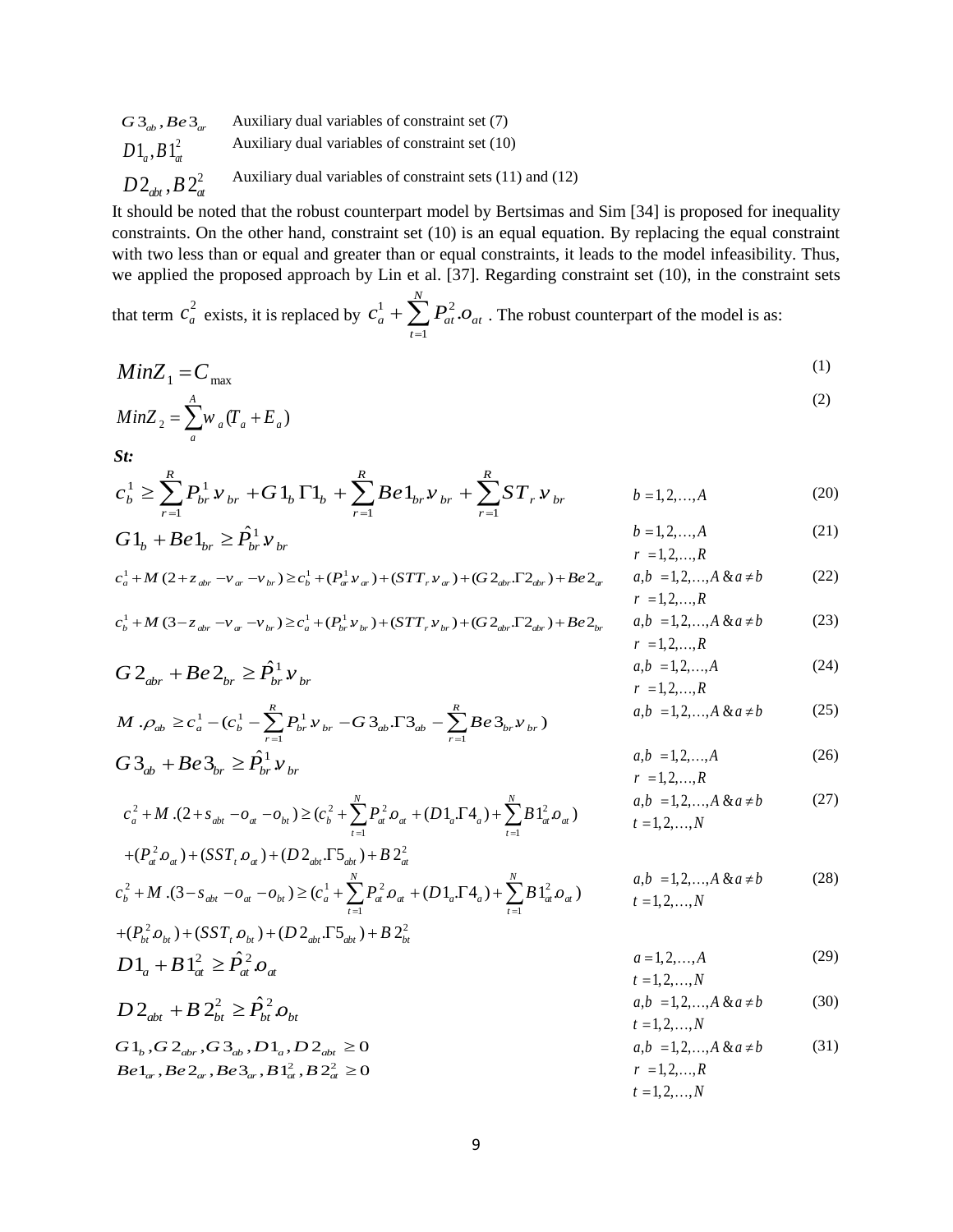and constraint sets (3),(8),(9),(13)-(19)

# **3-4 Multi-choice goal programming (MCGP) with utility function**

Goal programming approach is one of the highly regarded approaches to tackle multi-objective optimization models. It seeks to minimize unfavorable deviations of the objective functions from the goals. GP seeks to minimize the sum of the deviations from the expectation (anticipation) level for the objective functions [38]. In this paper, the multi-choice goal programming (MCGP) approach considering utility function is applied to tackle the proposed model. In the classic GP approach, it is necessary to define an aspiration level for each objective function with respect to decision maker's opinion. On the other side, his/her preference structure is not considered easily and may be far from reality. Thus, Chang [39] defined utility function to incorporate the decision maker's preference values into the model. One of the main advantages of the MCGP with utility function rather than other versions of GP is to consider the decision maker's preference value in which decision maker attempts to optimize her/his expected utility [40]. In order to present the mathematical model, the following parameters and decision variables are considered:

#### Parameters

| $\left[U_{\rm \, \, k \, , min}, U_{\rm \, \, k \, , max}\right]$ | The range of kth aspiration level              |
|-------------------------------------------------------------------|------------------------------------------------|
| $\beta_k^d$                                                       | The weight of normalized deviation             |
| $\beta_i^{\delta}$                                                | The weight of positive and negative deviations |

Decision variables

| $y_k$                              | The continuous decision variable                          |
|------------------------------------|-----------------------------------------------------------|
| $d_k^+$                            | The positive deviations of $f_k(X)$ from $y_k$            |
| $d_k^-$                            | The negative deviations of $f_k(X)$ from $y_k$            |
| $\delta_{\scriptscriptstyle{k}}^-$ | The normalized deviation of $y_k$ from $U_{k,\text{min}}$ |
| $\lambda_{\scriptscriptstyle{k}}$  | The utility value                                         |

The proposed model is presented as bellow:

$$
Min \sum_{k} [\beta_k^d (d_k^+ + d_k^-) + \beta_k^{\delta} \delta_k^-]
$$
\n<sup>(32)</sup>

*S.t.*

$$
\lambda \le \frac{U_{k,\max} - y_k}{U_{k,\max} - U_{k,\min}}\tag{33}
$$

$$
f_k(X) + d_k^- - d_k^+ = y_k \tag{34}
$$

$$
\lambda_k + \delta_k^- = 1 \tag{35}
$$

$$
U_{k,\min} \le y_k \le U_{k,\max} \tag{36}
$$

$$
d_k^d d_k^+ = 0 \tag{37}
$$

(38)

$$
d_k^-, d_k^+, \delta_k^-, \lambda_k \ge 0
$$

Model constraint sets

As results, the MCGP with utility function for the proposed robust model is as:

$$
Min \beta_1^d (d_1^+ + d_1^-) + \beta_2^d (d_2^- + d_2^+) + \beta_1^{\delta} \delta_1^- + \beta_2^{\delta} \delta_2^-
$$
\n
$$
S.t:
$$
\n(39)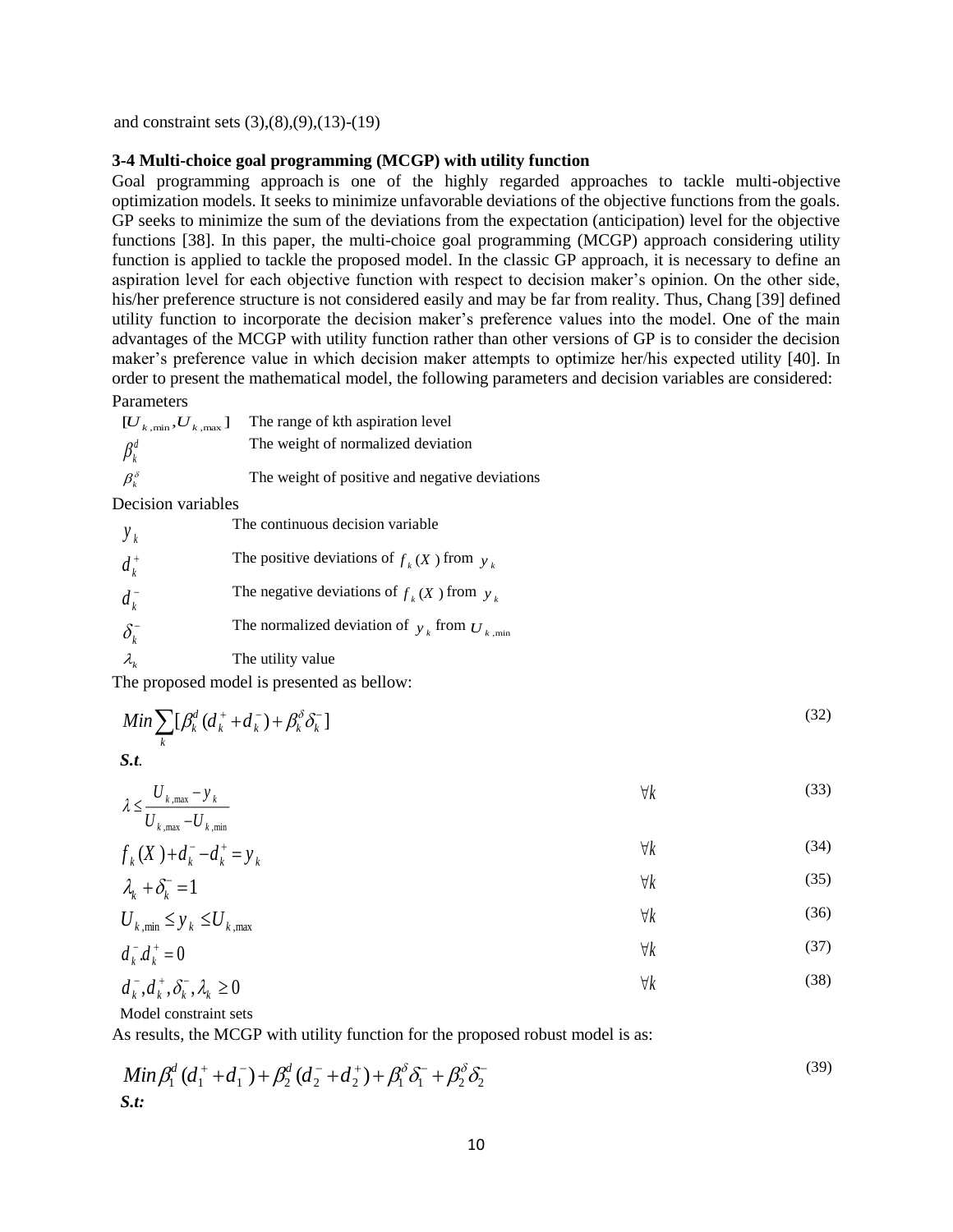$$
\lambda_1 \le \frac{C_{\text{max}}^+ - C_{\text{max}}'}{C_{\text{max}}} \tag{40}
$$

$$
C_{\text{max}}^+ - C_{\text{max}}^-
$$
  

$$
\lambda_{\text{max}} \le \frac{ET^+ - ET^{\prime}}{(41)}
$$

$$
\lambda_2 \le \frac{2\pi}{ET^+ - ET^-} - C_{\text{max}} + d_1^- - d_1^+ = C_{\text{max}}'
$$
\n(42)

$$
\sum_{a=1}^{A} w_a (T_a + E_a) + d_2^- - d_2^+ = ET'
$$
\n(43)

$$
\lambda_1 + \delta_1^- = 1 \tag{44}
$$

$$
\lambda_2 + \delta_2^- = 1\tag{45}
$$

$$
C_{\text{max}}^- \leq C_{\text{max}}^+ \leq C_{\text{max}}^+ \tag{46}
$$

(47)

$$
ET^{-} \leq ET' \leq ET^{+}
$$
  
and constraint sets (3),(8),(9),(13)-(31).

# **4. Results and discussion**

This section examines the quality of the mathematical model and the solution approach presented for the ORs scheduling problem. Section 4-1 introduces 36 random test-problems to evaluate the performance of the robust MILP model and analyze the obtained results. Then, a real case study is presented and the quality of the proposed approach is analyzed by real data in section 4-2. Finally, sensitivity analysis is conducted regarding the different parameters of the research problem.

#### **4-1 Random test problems**

This section aims to investigate the performance of the proposed approach regarding random test problems. 36 test problems have generated and four characteristics with different levels are used to typify the test problems. It should be noted that the proposed model is solved by GAMS24 software in i7, 2.67 GHz, 6 GB RAM PC. Test problems characteristics are summarized in Table 2.

#### Insert Table 2

To solve the test problems through MCGP approach with utility function, three steps have been considered as follows:

- 1. Negative ideal point of the maximum completion time and positive ideal point of the sum of the earliness-tardiness of the surgeries are calculated so that the objective is to minimize the maximum completion time of the surgeries and the sum of the earliness-tardiness of the surgical operations time is considered as a constraint.
- 2. Positive ideal point of maximum of completion time and negative ideal point of the sum of the earliness-tardiness of the surgeries is calculated so that the objective is to minimize the sum of the earliness-tardiness of the surgeries and maximum completion time of the surgeries is considered as a constraint.
- 3. Regarding the negative and positive ideal points of the objective functions in these two steps, the MCGP problem with utility function is solved and the final solution is obtained.

In order to solve the test problems, three levels of the uncertainty in surgeries times and hospitalized times in the recovery room have been considered. The obtained results are summarized in Table 3.

Insert Table 3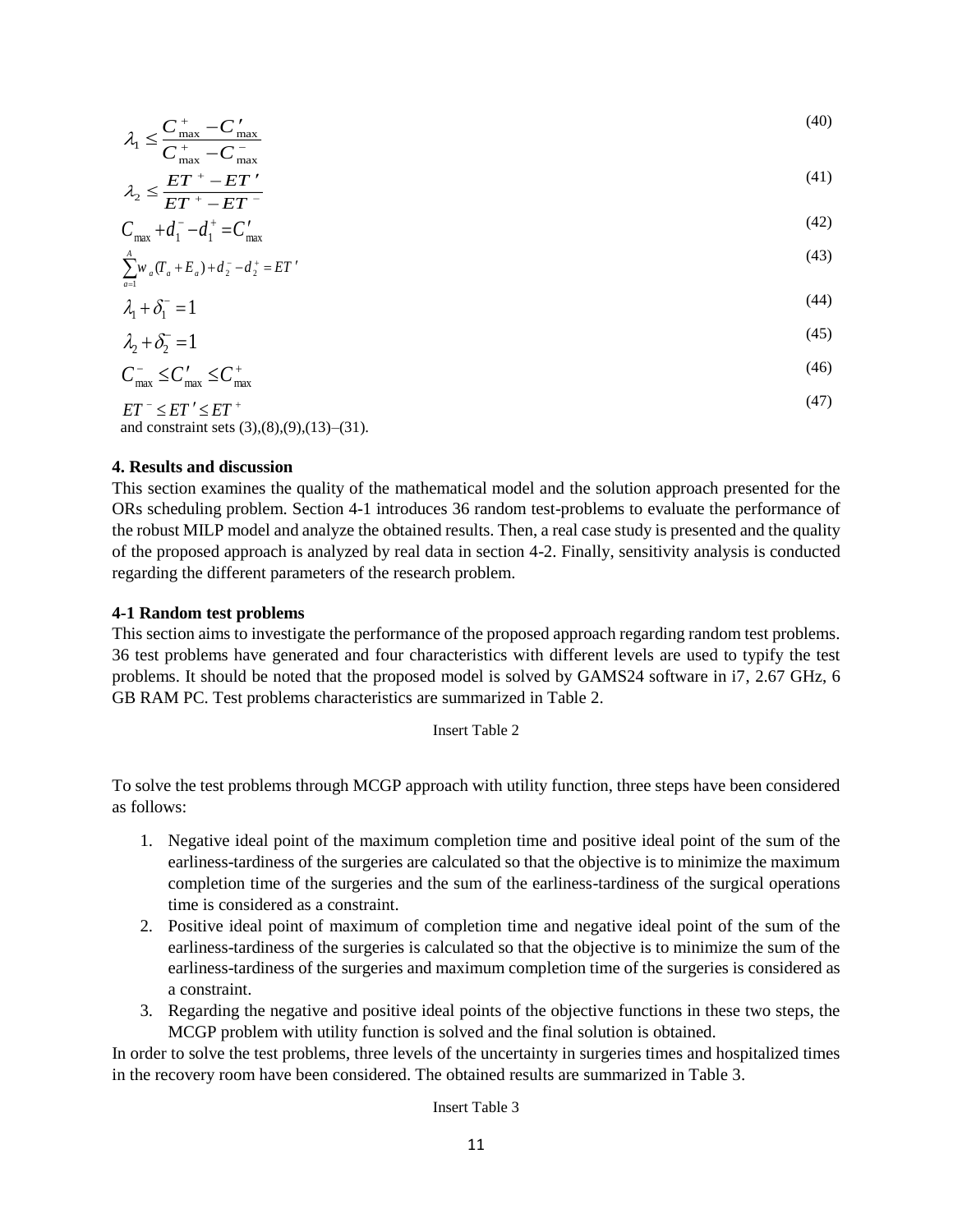In order to analyze the obtained results in Table 3, the gap between the objective functions and the ideal negative value are considered regarding the different characteristics of the test problems.

Figure 1 shows the gap between the objective functions and the ideal negative values regarding the number of patients and uncertainty levels.

#### Insert Figure 1

As can be seen, by increasing the number of patients, the gap for *Cmax* objective function is generally decreasing. On the other side, when the number of patients increases to higher levels, we can see a general increasing trend in the gap of *ET* objective function.

Figure 2 depicts the gap between the objective functions and the ideal negative values according to the shared resources and uncertainty levels.

# Insert Figure 2

With respect to the different values of the number of shared resources, the gap for  $C_{max}$  objective function is generally constant. In the *ET* objective function, the gap generally narrows by increasing the number of shared resources.

Figure 3 represents the gap between the objective functions and the ideal negative values regarding the number of beds in the recovery room and uncertainty levels.

#### Insert Figure 3

According to Figure 3, there is no general trend with respect to the number of beds in the recovery room. On the other side, the average gap for *ET* objective function is almost constant for different values of the number of beds in the recovery room.

Finally, Figure 4 also represents the gap between the objective functions and the ideal negative values regarding the number of ORs and uncertainty levels.

#### Insert Figure 4

As can be seen in Figure 4, the gap for both objective functions is narrowing when the number of ORs decreases.

# **4-2 Case study**

# **4-2-1 Description and data**

In order to access the approach, a real-world case study is provided in this article. Shahid Beheshti hospital is a public hospital in Babol, in the north of Iran that was established in 1974. The OR unit has 9 operating rooms and is organized on two floors. The types of surgeries on each floor are presented in Table 4. The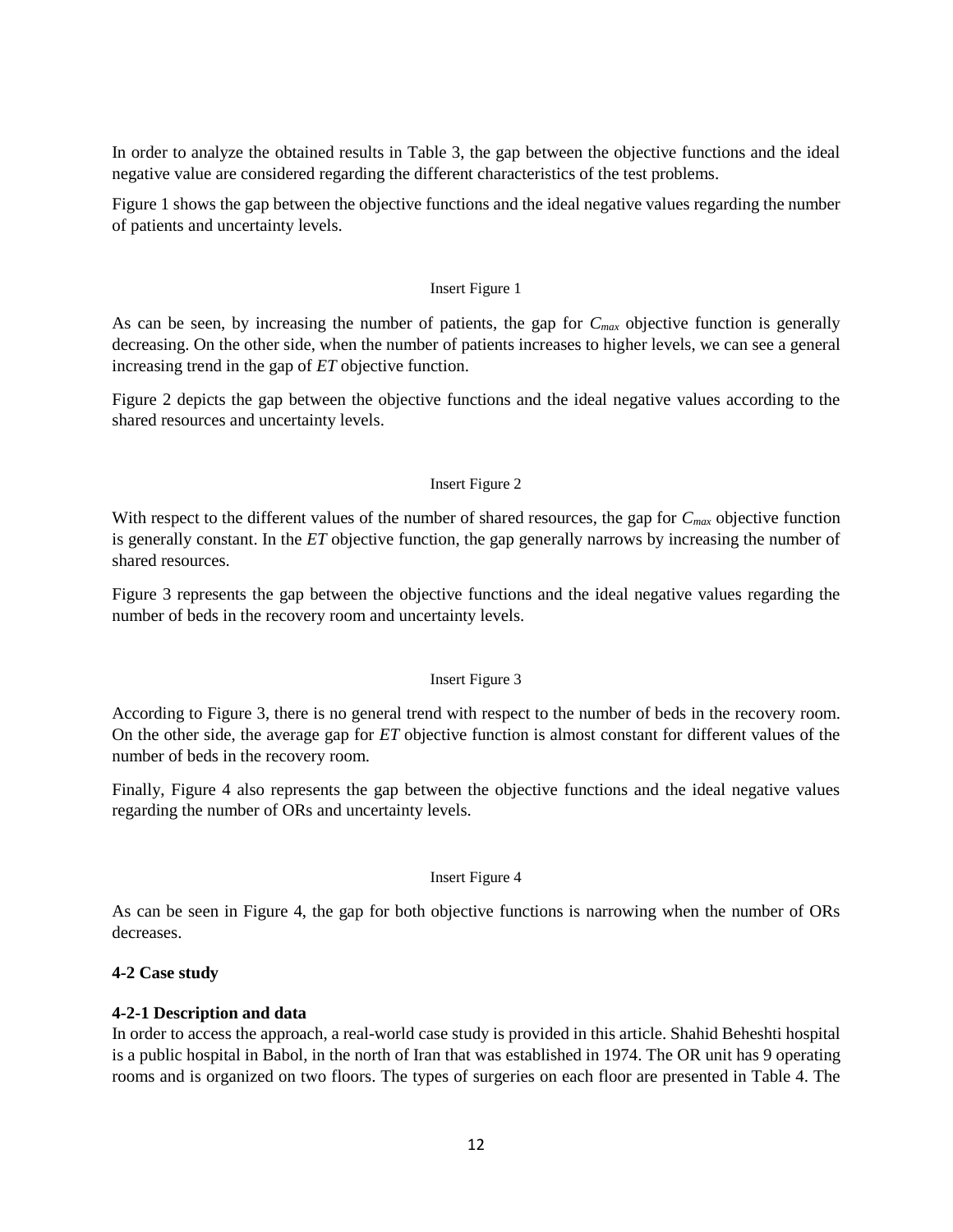OR unit is ready to perform the surgeries from Saturday to Wednesday and Thursday is dedicated to cleaning operations of the ORs and emergency services. The recovery room in this hospital has 7 beds.

# Insert Table 4

The OR allocation is only considered in non-emergency conditions and in emergency conditions, the first empty OR is allocated to the emergency case. The working hours of the OR unit are divided into three working shifts: morning, evening, and night. In this hospital, there is no waiting list and the surgeries are performed according to defined prioritization which is presented in Table 5. A special weight is given to each patient in the interval of [0,1] that indicates the patient's priority for surgery.

# Insert Table 5

Every patient is transferred to the waiting room to perform the surgeries. In the waiting room, patient's hospitalization records are checked and he/she is prepared for the surgery. Afterward, the patient is transferred to the assigned operation room. After completion of the surgery process, the patient is immediately transferred to the recovery room to reach a stable condition. Finally, the patient is transferred to the ICU or general unit, depending on the patient's general condition.

Before the first surgery, between two subsequent surgeries, and after the last surgery, some preparation and cleaning operations must be done. The ORs equipment preparation and sterilization initially require about 45-60 minutes on average. Also, between two successive surgeries, it takes about 10-25 minutes and after the last surgery, it needs about 45-60 minutes to perform cleaning operations on average. As mentioned before, the surgery and hospitalization times in the recovery room are considered as uncertain parameters. Regarding the data from our case study, minimum and maximum times are presented in Table 6.

Insert Table 6

In the OR unit of the Shahid Beheshti hospital, radiology equipment is a shared source for orthopedic surgeries and some general surgeries. Due to budget limitation, only one radiology equipment is available and the surgeries that require this equipment cannot be performed, simultaneously.

# **4-2-2 Results**

In order to compare the proposed approach with the current approach and to show the superiority of the proposed approach, real data of five different days are gathered from the ORs of Shahid Beheshti hospital. It is necessary to mention that, regarding the real and fixed data from the case study, uncertainty budgets (

 $\Gamma_1$  and  $\Gamma_2$ ) are equal to 0. As a result, according to the solution obtained by the MCGP method, values of the first and second objective functions are presented in Table 7.

Insert Table 7

According to the data is summarized in Table 7, we can see an improvement about 10.28% in the first objective function and 10.04% in the second objective function. Thus, the obtained results show the superiority of the proposed approach to solve the research problem. Besides, we statistically compared the proposed approach with current approach in 95% confidence interval. Test of hypotheses are as: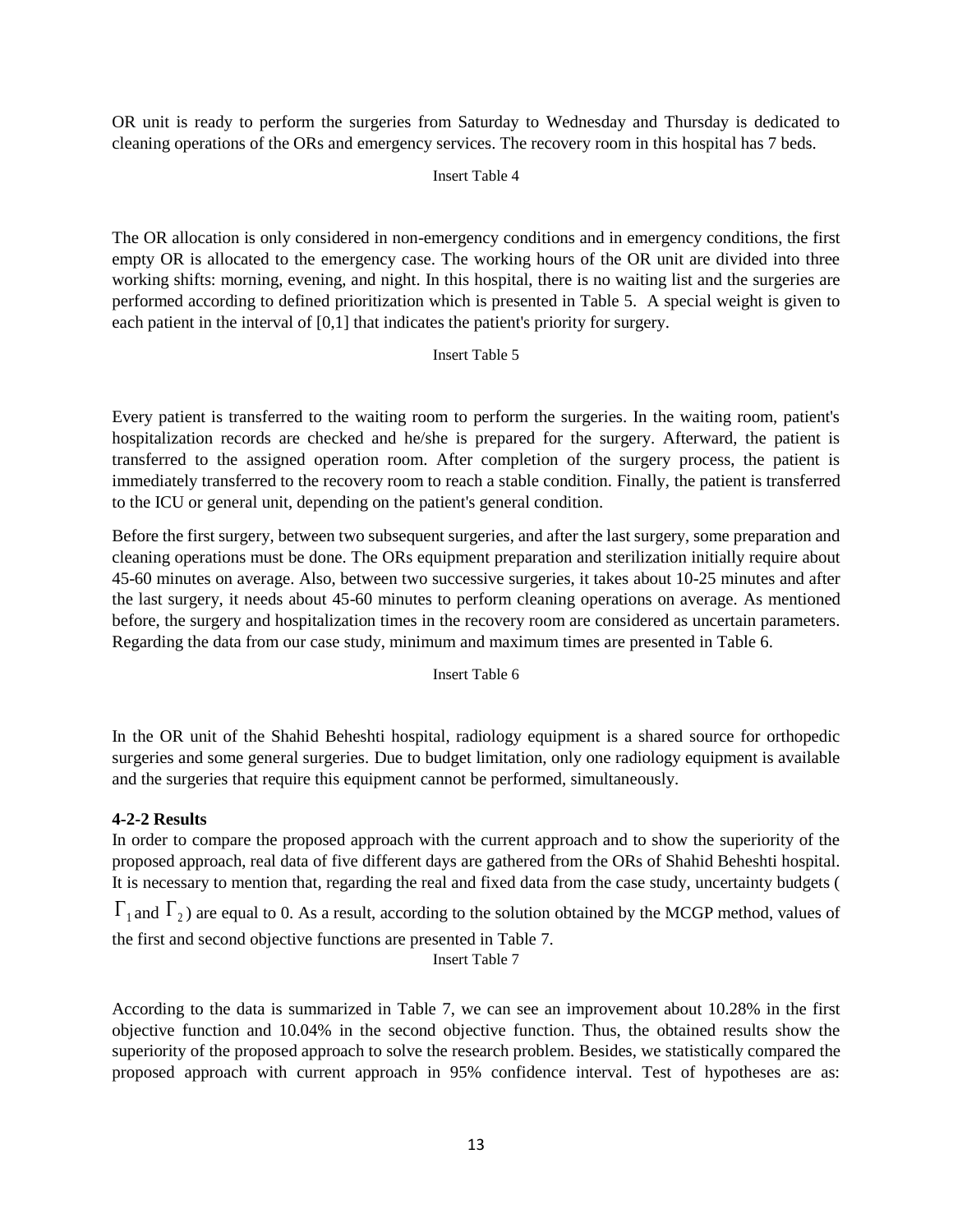$$
C_{\max_{\text{proposed. approach}}}=C_{\max_{\text{current. approach}}}\frac{1}{1+\epsilon_{\max_{\text{current.}}\text{append.}}}\frac{1}{1+\epsilon_{\max_{\text{current.}}\text{append.}}}}{1+\epsilon_{\max_{\text{parent.}}\text{append.}}}\frac{1}{1+\epsilon_{\max_{\text{current.}}\text{append.}}}\frac{1}{1+\epsilon_{\max_{\text{number.}}\text{append.}}}}{1+\epsilon_{\max_{\text{number.}}\text{append.}}}\frac{1}{1+\epsilon_{\max_{\text{number.}}\text{append.}}}\frac{1}{1+\epsilon_{\max_{\text{number.}}\text{append.}}}\frac{1}{1+\epsilon_{\max_{\text{number.}}\text{append.}}}}{1+\epsilon_{\max_{\text{number.}}\text{append.}}}
$$

tests are 0.098 and 0.404.  $H_0$  is rejected in both tests and it shows that the proposed approach outperforms the current approach, statistically.

# **4-2-3 Sensitivity analysis**

In this section, a sensitivity analysis is conducted to take the influence of each parameter on the obtained results into account. For this purpose, two important parameters, the number of shared resources and a new policy to assigning the surgeries to the ORs, are considered here. Table 8 shows the different situations of sensitivity analysis.

Insert Table 8

As can be seen, case 1 is related to the basic model and cases 2 and 3 show the number of shared resources. Finally, cases 4 and 5 take into account different policies in assigning the surgeries to the ORs.

# **Sensitivity analysis of the number of shared resources**

This section is devoted to evaluating the effect of the number of shared resources on both objective functions. For this purpose, in addition to the base case, we consider two new values of 2 and 3 for the number of the shared resources. The obtained results can be seen in Table 9.

#### Insert Table 9

Regarding Table 9, the shared resource is a bottleneck to enhance the productivity of the ORs regarding the selected objective functions. By increasing the number of shared resources to 2 and 3, the value of *Cmax* is reduced about -32.5% and -42.7%, respectively. This conclusion is also true for the second objective function, so that we can see a decrease in *ET* about -2% and -27.9% with respect to the base case.

# **Sensitivity analysis on the ORs assigning policy**

In order to conduct a sensitivity analysis on the ORs assigning policy, two different policies are taken into account as follows:

- First policy: In this policy, patients who have surgery time below 60 minutes are allowed to be assigned to the other ORs (only ORs that can perform this surgery).
- Second policy: In this policy, a lower work-load OR is accessible to all patients who need to go to the higher work-load ORs.

Insert Table 10

Regarding Table 10, both proposed policies enhance the performance of the ORs schedule. The first policy is more effective than the second policy with respect to *Cmax* objective function. On the other side, there is no significant difference between the two policies regarding the *ET*.

# **5. Conclusion**

In this study, operating rooms (ORs) scheduling problem is considered regarding the shared resources, uncertainty in surgery time, and time of hospitalization in beds in the recovery room. For this purpose, a bi-objective robust mixed-integer linear programming model is proposed. The first objective function tries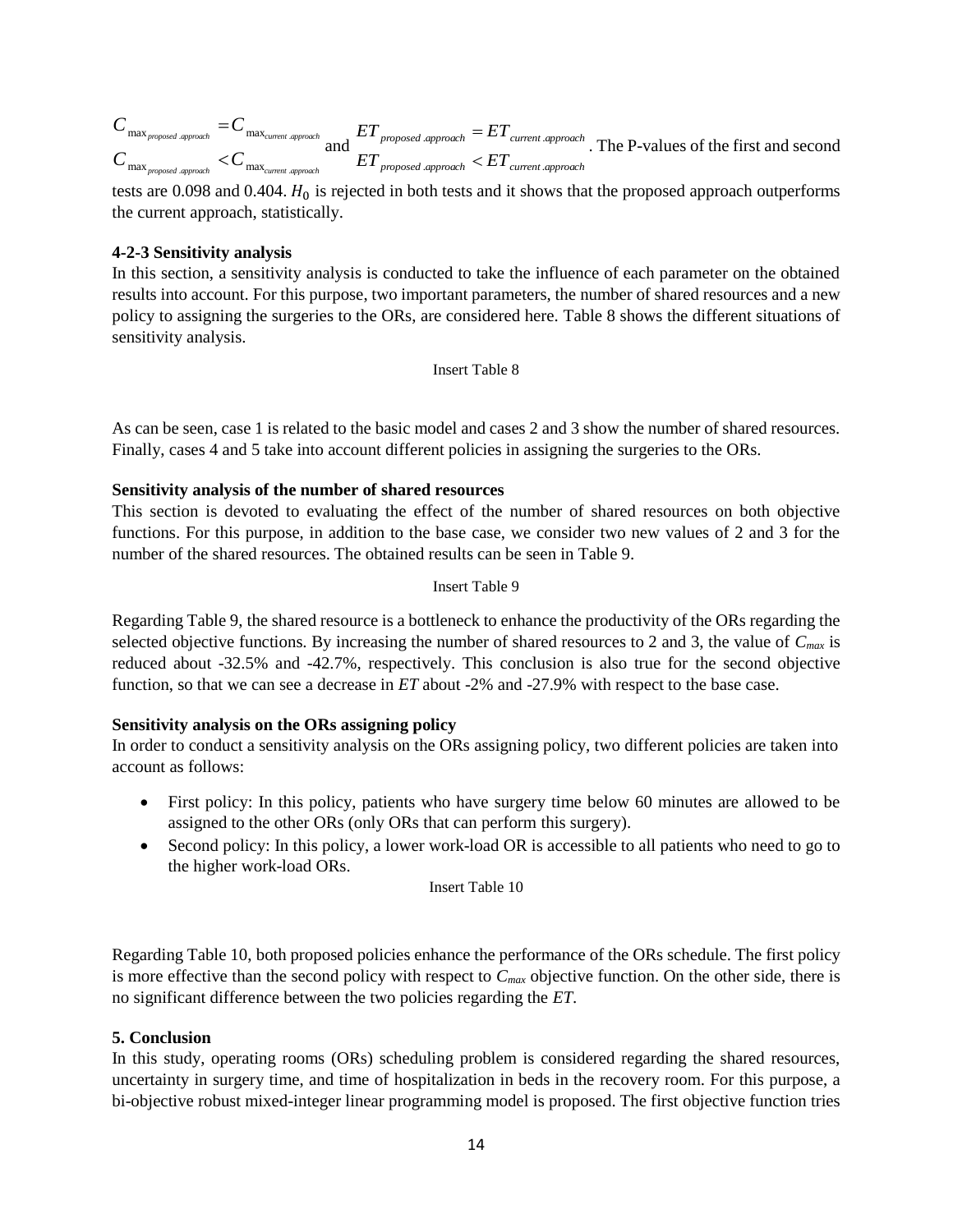to minimize the maximum completion time of the surgical operations, and the second objective function minimizes the sum of the earliness-tardiness of the surgical operations. In order to solve the proposed model, we used the multi-choice goal programming (MCGP) approach with utility function by utilizing random test problems and real data from Shahid Beheshti hospital, Babol, Iran. Also, a sensitivity analysis regarding some parameters has been conducted. The results demonstrated the superiority of the proposed method for solving the operating rooms scheduling problem.

For future research, we can set up a surgical team and consider all working shifts and relative costs of each surgery. The emergency cases can also be considered in the ORs scheduling problem. In order to solve the problem, we can develop exact approaches such as Branch and Bound method, Bender decomposition algorithm, or Lagrangian relaxation algorithms.

# **References**

1. Cardoen, B., Demeulemeester, E., Beliën, J. "Operating room planning and scheduling: A literature review", *Eur. J. Oper Res.*, **201**, pp. 921-932 (2010).

2. Abedini, A., Lia, W., Ye, H. "An optimization model for operating room scheduling to reduce blocking across the perioperative process", *Procedia Manuf.*, **10**, pp. 60-70 (2017).

3. Rath, S., Rajaram, K., Mahajan, A. "Integrated Anesthesiologist and Room Scheduling for Surgeries: Methodology and Application", *Oper Res.*, **65**, pp. 1-19 (2017).

4. Cappanera, P., Visintin, F., Banditori, C. "A Goal-Programming Approach to the Master Surgical Scheduling Problem", *Health Care Systems Engineering for Scientists and Practitioners.*, *Springer Proceedings in Mathematics & Statistics*., **169**, pp. 155-166 (2016).

5. Oostrum, J.M.V., Houdenhoven, M.V., Hurink, J.L., et al. "A master surgical scheduling approach for cyclic scheduling in operating room departments", *OR Spectrum.*, **30**, pp. 355–374 (2008).

6. Hooshmand, F., MirHassani, S.A., Akhvein, A. "Adapting GA to solve a novel model for operating room scheduling problem with endogenous uncertainty", *Oper Res. Health Care.*, **19**, pp. 26-43 (2018).

7. Azadeh, A., , Farahani, M.H., Torabzadeh, M., et al. "Scheduling prioritized patients in pmergency department laboratories", *Comput Meth Prog Bio*., **117**, pp. 61–70 (2014).

8. Li, X., Rafaliya, N., Baki, M.F., et al. "Scheduling elective surgeries: the tradeoff among bed capacity,waiting patients and operating room utilization using goal programming", *Health Care Manag Sci.*, **20**, pp. 33–54 (2015).

9. Denton, B.T., Millner, A.J., Balasubramanian, J., et al. "Optimal allocation of surgery blocks to operating rooms under uncertainty", *Oper. Res.*, **58**, pp. 802-816 (2010).

10. Rachuba, S., Werners, B. "A fuzzy multi-criteria approach for robust operating room schedules", *Ann Oper Res.*, **251**, pp. 325-350 (2017).

11. Jebali, A., Diabat, A. "A Chance-constrained operating room planning with elective and emergency cases under downstream capacity constraints", *Comput. Ind. Eng.*, **144**, pp. 329-344 (2017).

12. Liu, H., Zhang, T., Luo, S., et al. "Operating room scheduling and surgeon assignment problem under surgery durations uncertainty", *Technol. Health Care.*, **26**, pp. 297-304 (2017).

13. Molina-Pariente, J. M., Hans, E.W., Framinan, J.M. "A stochastic approach for solving the operating room scheduling problem", *Flex Serv Manuf J.*, **30**, pp. 224-251 (2018).

14. Neyshabouria, S., Berg, B. "Two-stage robust optimization approach to elective surgery and downstream capacity planning", *Eur. J. Oper. Res.*, **260**, pp. 21-40 (2016).

15. Liu, L., Wang, C., Wang, J. "A combinatorial auction mechanism for surgical scheduling considering surgeon's private availability information", *J. Comb. Optim.*, **37**, pp. 405-417 (2018).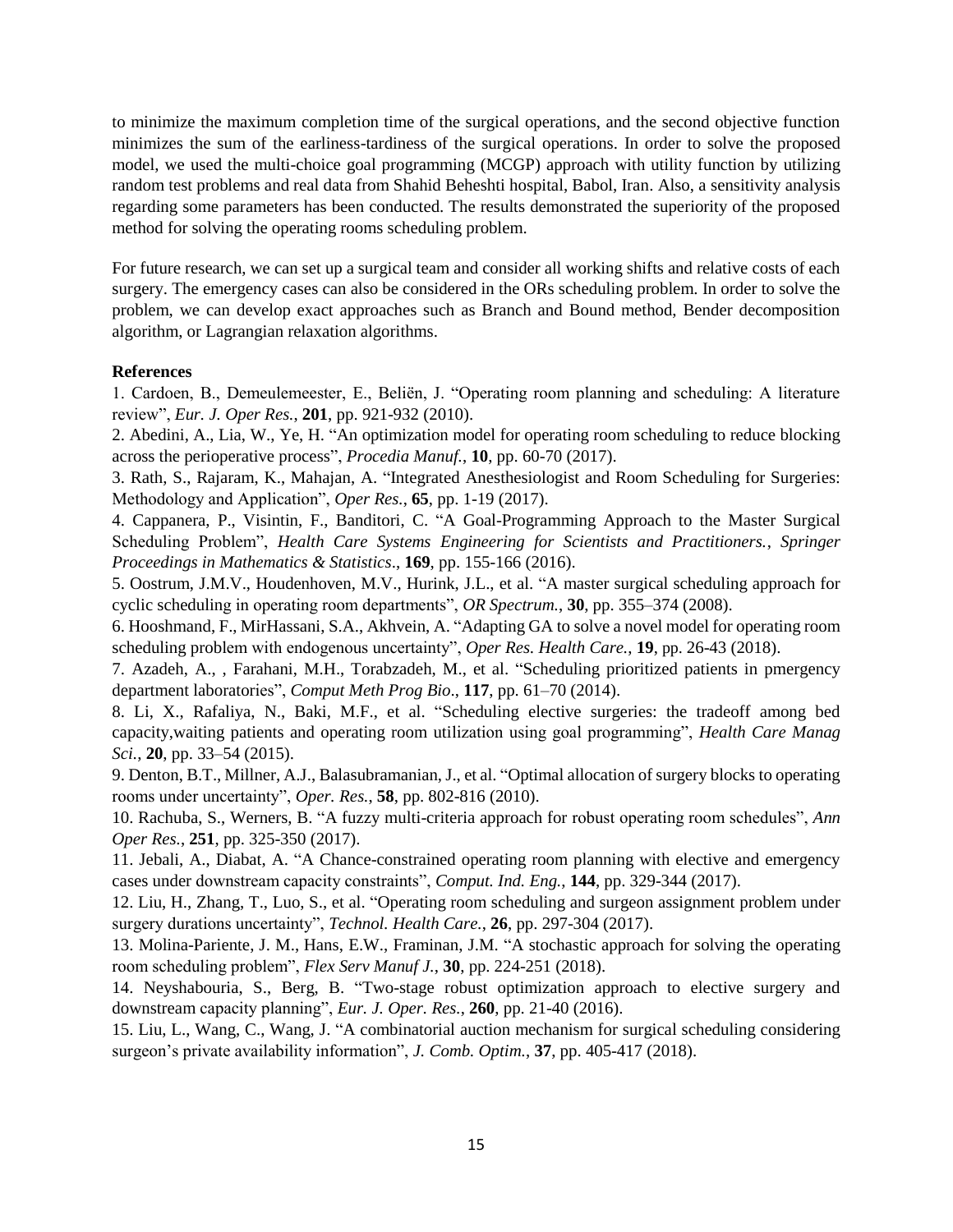16. Ravnskjær Kroer, L., Foverskov, K., Vilhelmsen, C., et al. "Planning and scheduling operating rooms for elective and emergency surgeries with uncertain duration", *Oper. Res. Health Care.*, **19**, pp.107-119 (2018).

17. Koppka, L., Wiesche, L., Schacht, M., et al. "Optimal distribution of operating hours over operating rooms using probabilities", *Eur. J. Oper. Res*., **267**, pp. 1156–1171 (2018).

18. Moosavi, A., Ebrahimnejad, S. "Scheduling of elective patients considering upstream and downstream units and emergency demand using robust optimization", *Comput. Ind. Eng*., **120**, pp.216-233 (2018).

19. Sagnol, G., Barner, C., Borndörfer, R., et al. "Robust allocation of operating rooms: A cutting plane approach to handle lognormal case durations", *Eur. J. Oper Res*., **271**, pp. 420-435 (2018).

20. Kamran, M. A., Karimi, B., Dellaert, N. "Uncertainty in Advance Scheduling Problem in Operating Room Planning", *Comput. Ind. Eng.*, **126**, pp. 252-268 (2018).

21. Hamid, M., Nasiri, M.M., Werner, F., et al. "Operating room scheduling by considering the decisionmaking styles of surgical team members: a comprehensive approach", *Comput. Oper Res.*, **108**, pp. 166- 181 (2019).

22. Lin, Y.K., Chou, Y.Y. "A hybrid genetic algorithm for operating room scheduling", *Health Care Manag. Sci*., **23**, pp.1–15 (2019).

23. Vali-Siar, M. M., Gholami, S., Ramezanian, R. "Multi-period and multi-resource operating room scheduling under uncertainty: A case study", *Comput. Ind. Eng.*, **126**, pp. 549-568 (2018).

24. Silva, T.A.O., de Souza, M. C. "Surgical scheduling under uncertainty by approximate dynamic programming", *Omega*., **95**, pp. 12-28 (2020).

25. Zhang, J., Dridi, M., Moudni, A.E. "Column-generation-based heuristic approaches to stochastic surgery scheduling with downstream capacity constraints", *Int. J. Prod. Econ.*, **229**, pp.33-47 (2020).

26. Akbarzadeh, B., Moslehi, G., Reisi-Nafchi, M., et al. "The re-planning and scheduling of surgical cases in the operating room department after block release time with resource rescheduling", *Eur. J. Oper Res.*, **278**, pp. 596-614 (2019).

27. Nasiri, M.M., Shakouhi, F., Jolai, F. "A fuzzy robust stochastic mathematical programming approach for multi-objective scheduling of the surgical cases", *OPSEARCH.*, **56**, pp. 1–21 (2019).

28. Najjarbashi, A., Lim, G. J. "A variability reduction method for the operating room scheduling problem under uncertainty using CVaR", *Oper. Res. Health Care*., **20**, pp. 25-32 (2019).

29. Atighehchian, A., Sepehri, M. M., Shadpour, P., et al. "A two step stochastic approach for operating rooms scheduling in multi resource environment", *Ann. Oper. Res*., **292**, pp. 191-214 (2019).

30. Marchesi, J. F., Hamacher, S., Fleck, J. L. "A Stochastic Programming Approach to the Physician Staffing and Scheduling Problem", *Comput. Ind. Eng*., **142**, pp. 23-37 (2020).

31. Barrera, J., Carrasco, R. A., Mondschein, S., et al. "Operating room scheduling under waiting time constraints: the Chilean GES plan", *Ann. Oper. Res.*, **286**, pp. 501–527 (2020).

32. Bovim, T. R., Christiansen, M., Gullhav, A.N., et al. "Stochastic Master Surgery Scheduling", *Eur. J. Oper. Res.*, **258**, pp. 695-711 (2020).

33. Khaniyev, T., Kayis, E., Gullu, R. "Next-Day Operating Room Scheduling with Uncertain Surgery Durations: Exact Analysis and Heuristics", *Eur. J. Oper. Res.*, **286**, pp. 49-62 (2020).

34. Bertsimas, D., Sim, M. "The price of robustness", *Oper Res.*, **50**, pp. 35-53 (2004).

35. Pouriani, S., Asadi-Gangraj, E., Paydar, M.M. "A robust bi-level optimization modelling approach for municipal solid waste management; a real case study of Iran", *J. Clean. Prod.*, **240**, pp. 41-58 (2019).

36. Li, Z., Ierapetritou, M. "Robust Optimization for Process Scheduling Under Uncertainty", *Ind. Eng. Chem. Res.*, **47**, pp. 4148-4157 (2008).

37. Lin, X., Janak, S., Floudas,C. "A new robust optimization approach for scheduling under uncertainty: I. Bounded uncertainty", *Comput. Chem. Eng.*, **28**, pp. 1069-1085 (2004).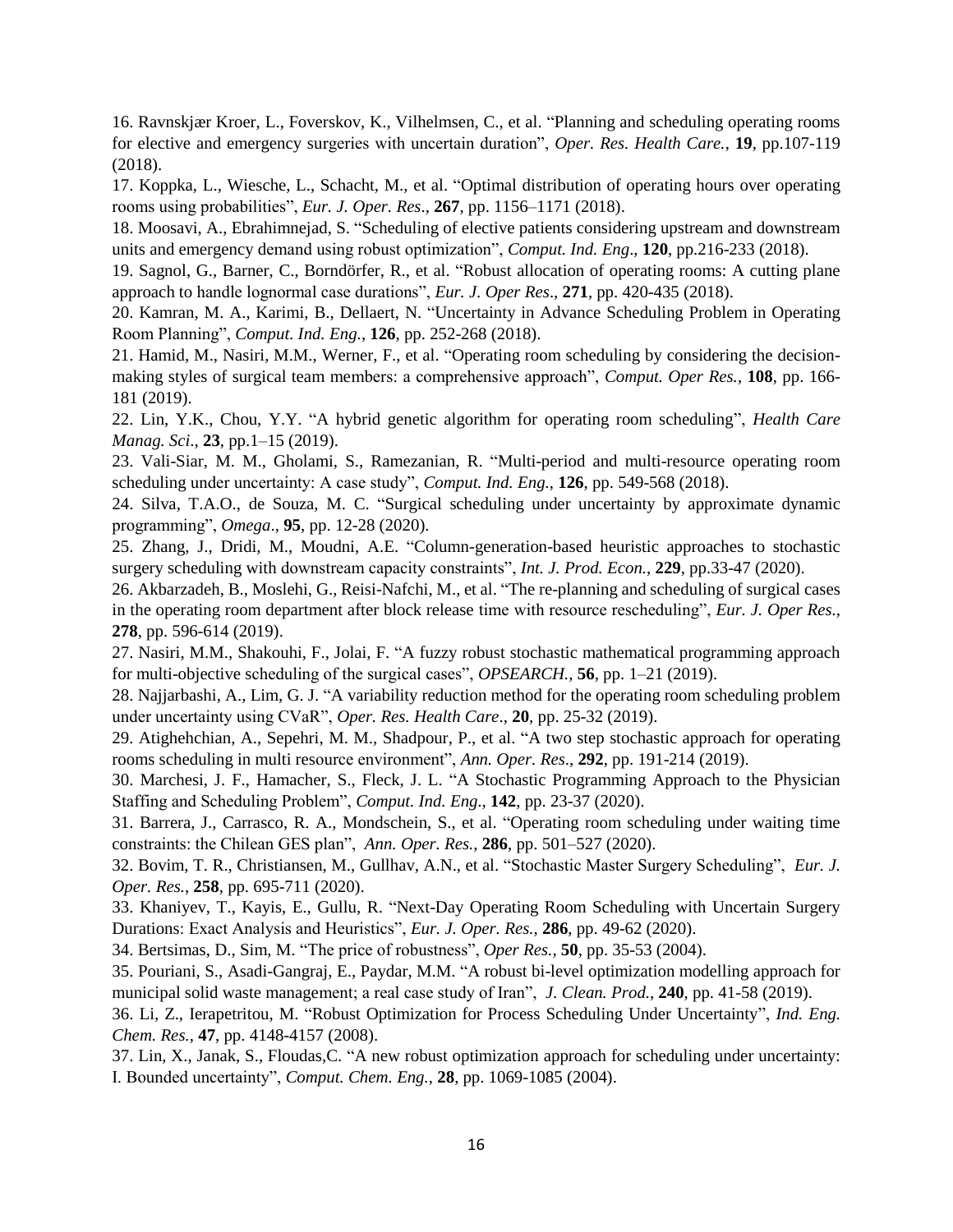38. Charns, A., Cooper,W.W. "Goal programming and multiple objective optimization", *Eur. J. Oper Res.*, **1**, pp. 39-54 (1977).

39. Chang, C. "Multi-choice goal programming with utility functions" *Eur. J. Oper Res.*, **215**, pp. 439-445 (2011).

40. Nayeri, S., Asadi-Gangraj, E., Emami, S. "Goal programming-based post-disaster decision making for allocation and scheduling the rescue units in natural disaster with time-window", *Int. J. Ind. Eng. Prod. Res.*, **29**, pp. 65–7 (2018).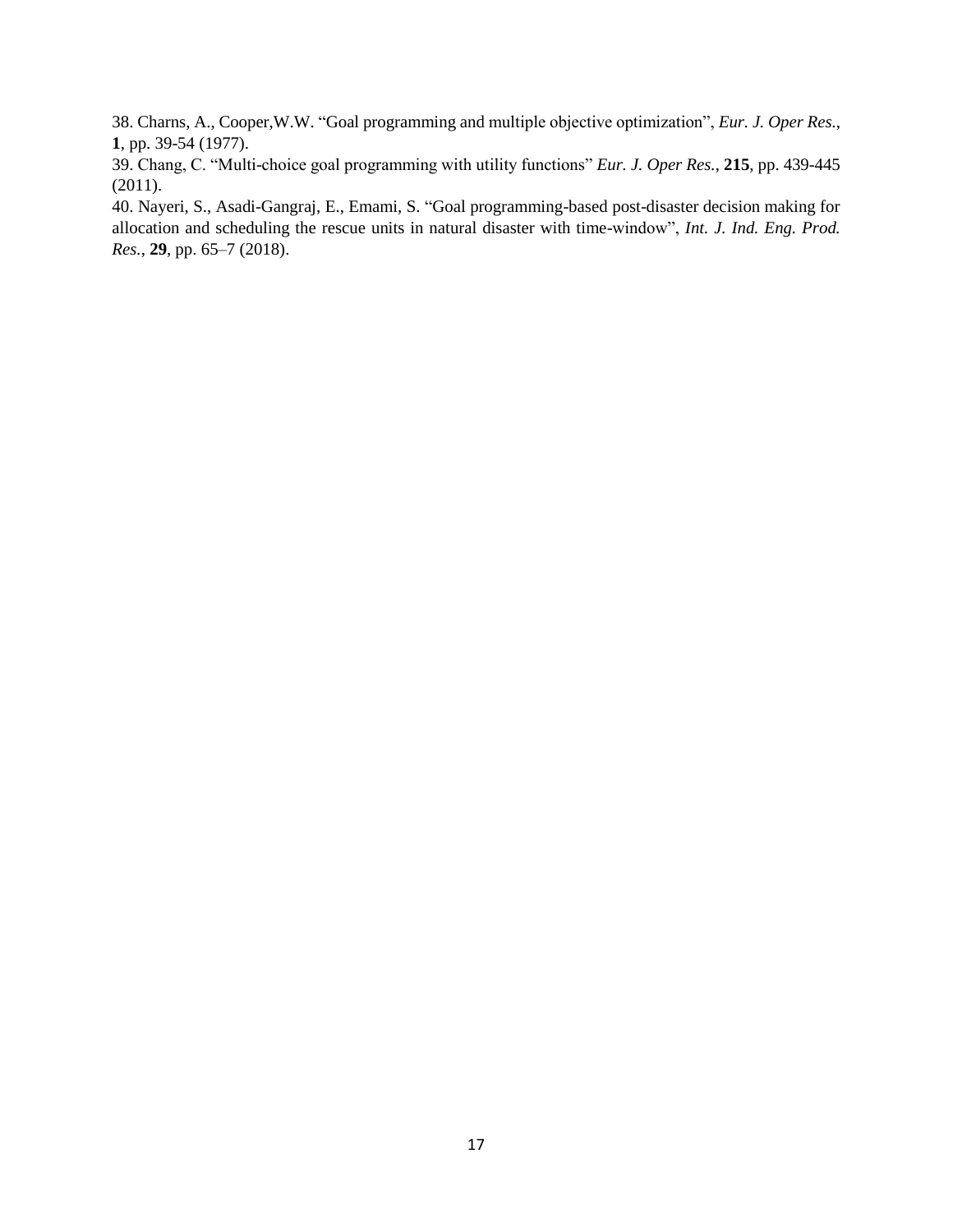# **Biographies**

**Soheil Hasannia-Kolagar** received his BS degree in Industrial Engineering from Mazandaran University of Science and Technology and MS degree in Industrial Engineering from Babol Noshirvani University of Technology, Babol, Iran. His research interests include operations research, sequencing and scheduling, and healthcare systems.

**Ebrahim Asadi-Gangraj** received his BS degree in Industrial Engineering from Isfahan University of Technology, Iran, in 2005, and MS and PhD degrees in Industrial Engineering from Tarbiat Modares University, in 2008 and 2014, respectively. He is currently Assistant Professor of Industrial Engineering at Babol Noshirvani University of Technology, Babol, Iran. His research interests include applied operations research, sequencing and scheduling, production planning, and supply chain management. He has published articles in journals such as Applied Mathematical Modelling, Neural Computing and Applications, Computers and Idustrial Engineering, Soft Computing, and etc.

**Mohammad Mahdi Paydar** is an Associate Professor in the Department of Industrial Engineering at the Babol Noshirvani University of Technology, in Babol, Iran. He received his Ph.D. in Industrial Engineering from Iran University of Science and Technology in 2014. His research interests include supply chain design, applied operations research, multi-objective optimization, and cellular manufacturing. He has published more than 90 papers in international journals and conferences including Tourism Management, Expert Systems with Applications, Computers & Operations Research, Journal of Cleaner Production, Computers & Industrial Engineering, Knowledge-Based Systems, Scientia Iranica, Applied Mathematical Modelling, etc.

**Novin Nikbakhsh** is an Associate Professor in the Department of Surgery, Faculty of Medicine, Babol University of Medical Sciences at the Babol University of Medical Sciences, in Babol, Iran. He has published in journals such as International Journal of Molecular and Cellular Medicine, Journal of Cell Communication and Signaling, Spectrochimica Acta Part A: Molecular and Biomolecular Spectroscopy, etc.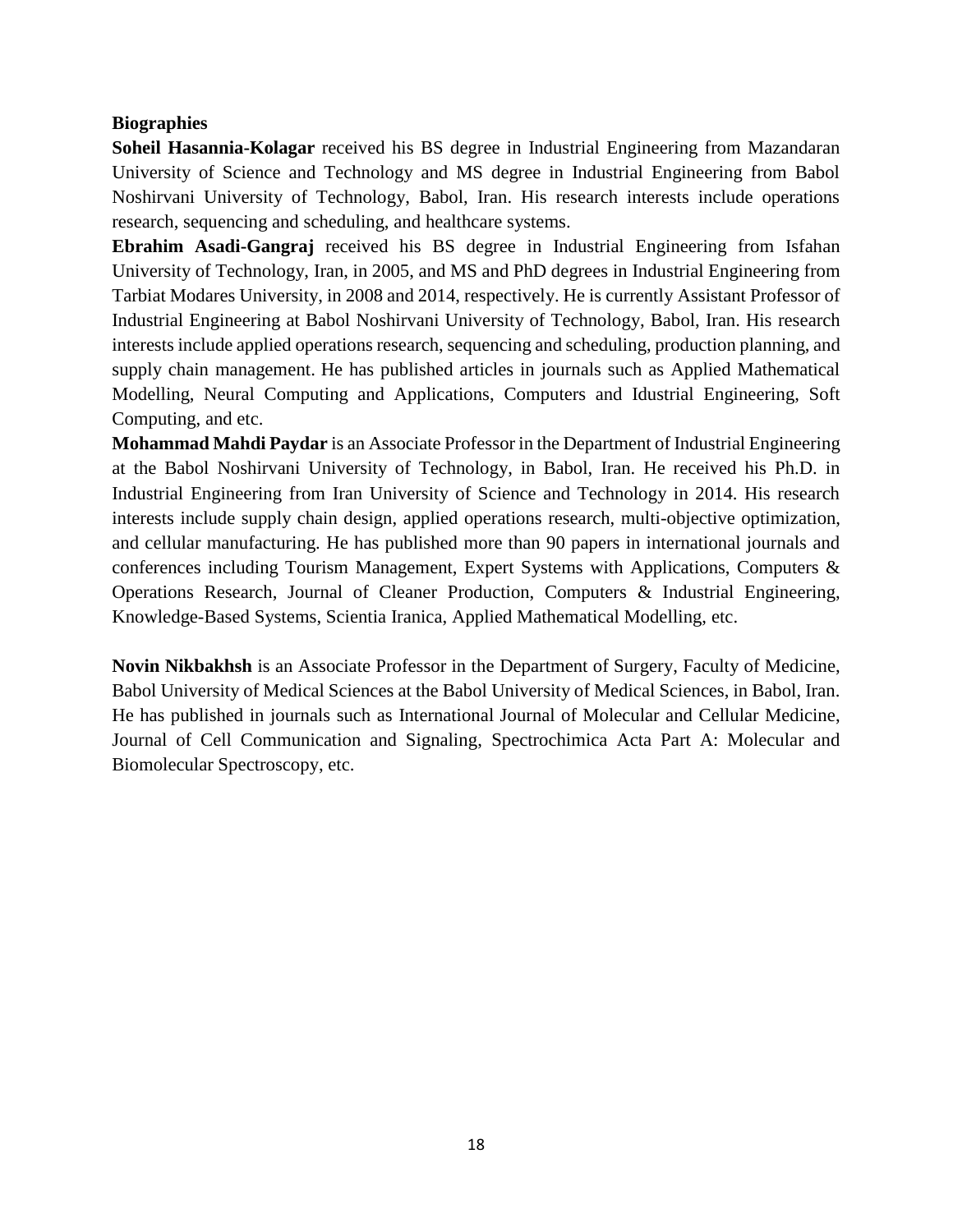#### **Figure Captions**

Figure 1: The Gap between the objective functions and the ideal negative values regarding the number of patients

Figure 2: The Gap between the objective functions and the ideal negative values regarding the number of shared resources

Figure 3: The Gap between the objective functions and the ideal negative values regarding the number of beds in the recovery room

Figure 4: The Gap between the objective functions and the ideal negative values regarding the number of ORs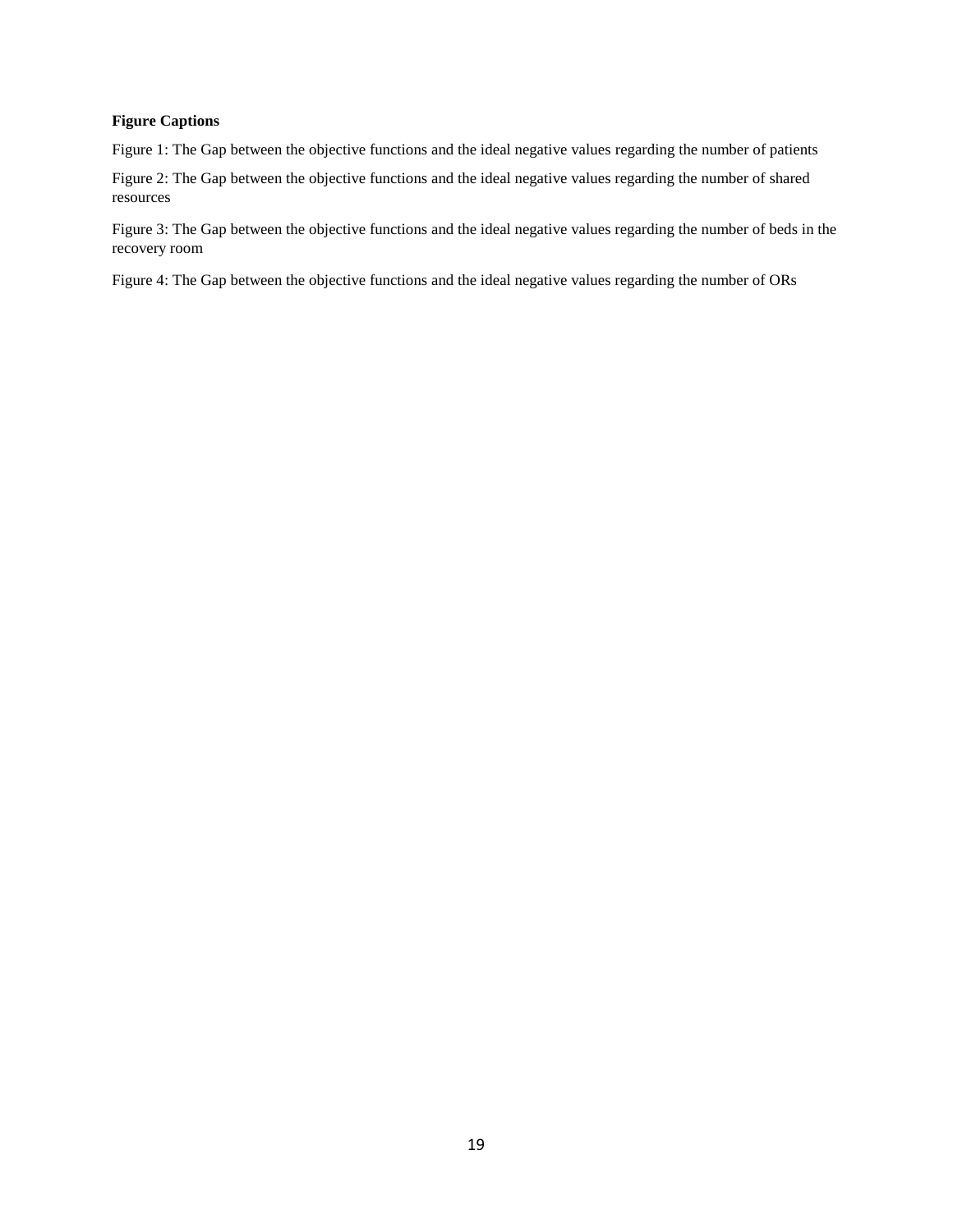#### **Table Captions**

- Table 1: Categorization of the related research
- Table 2: Test problems characteristics of the random test problems
- Table 3: Results of the test problems
- Table 4: Types of surgeries on each floor
- Table 5: Prioritization of patients in the OR unit
- Table 6: Minimum and maximum times for different surgeries and the recovery room (minute)
- Table 7: Results of the case study
- Table 8: Different situations of sensitivity analysis
- Table 9: Sensitivity analysis of the number of shared resources
- Table 10: Sensitivity analysis of the ORs assigning policy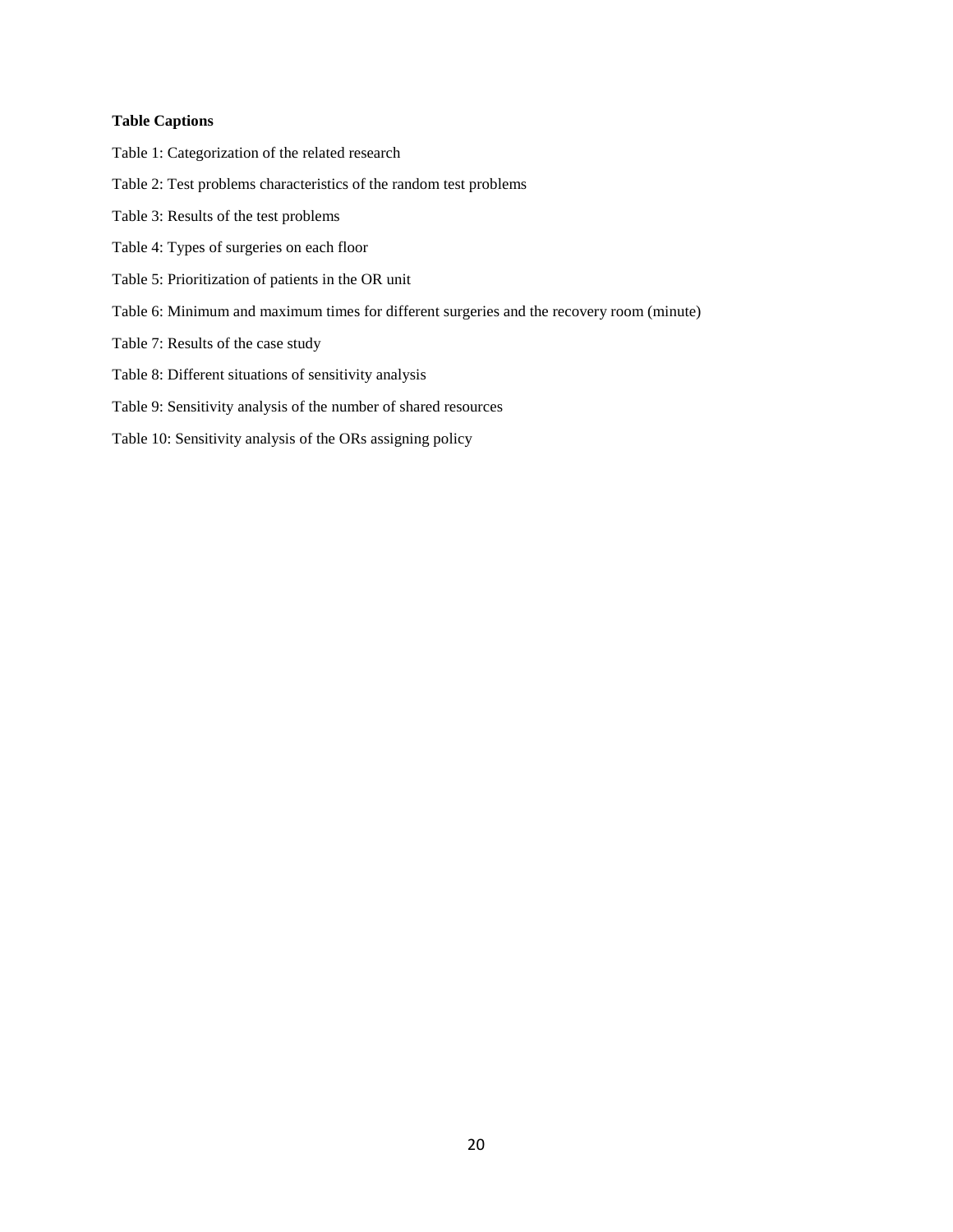

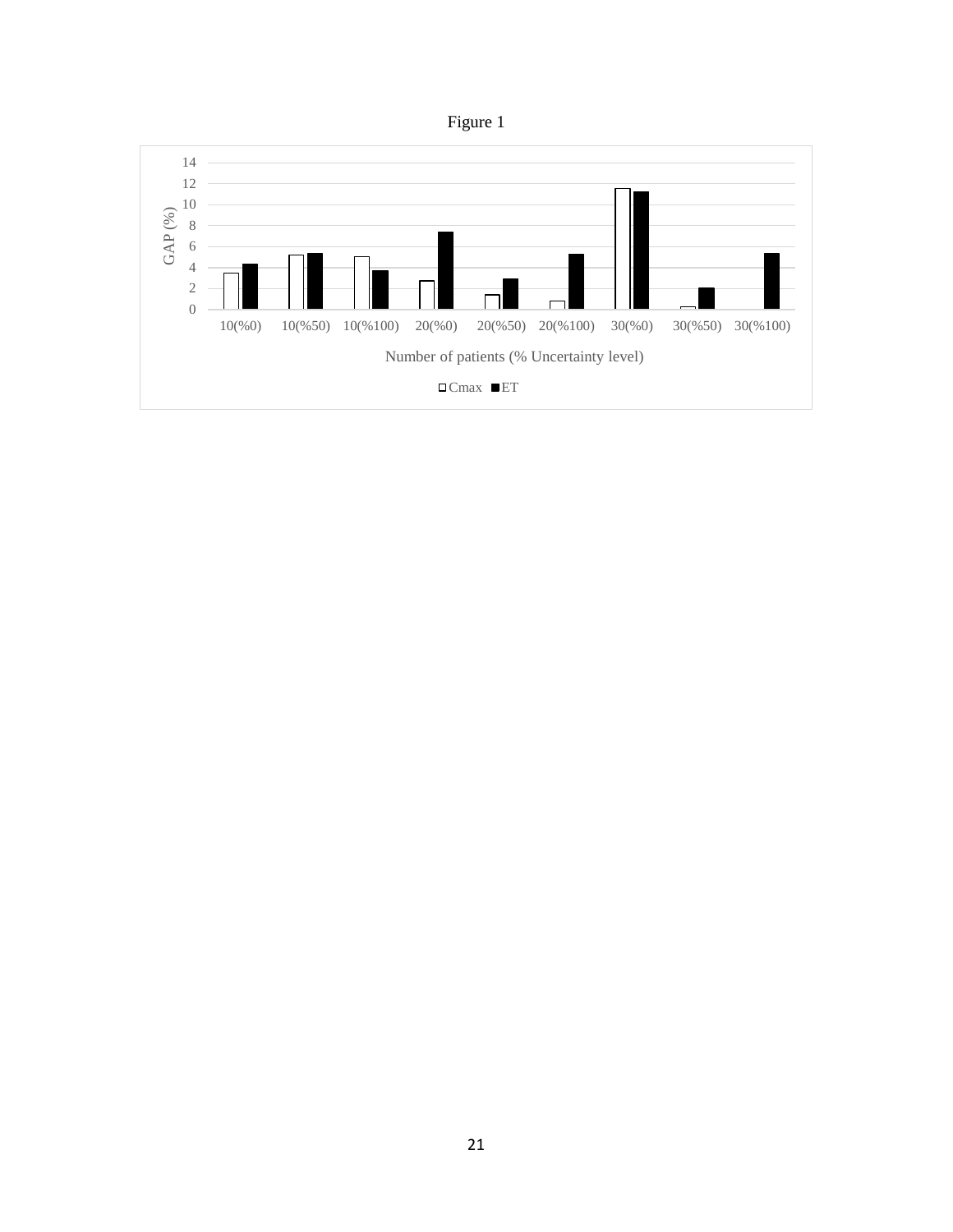

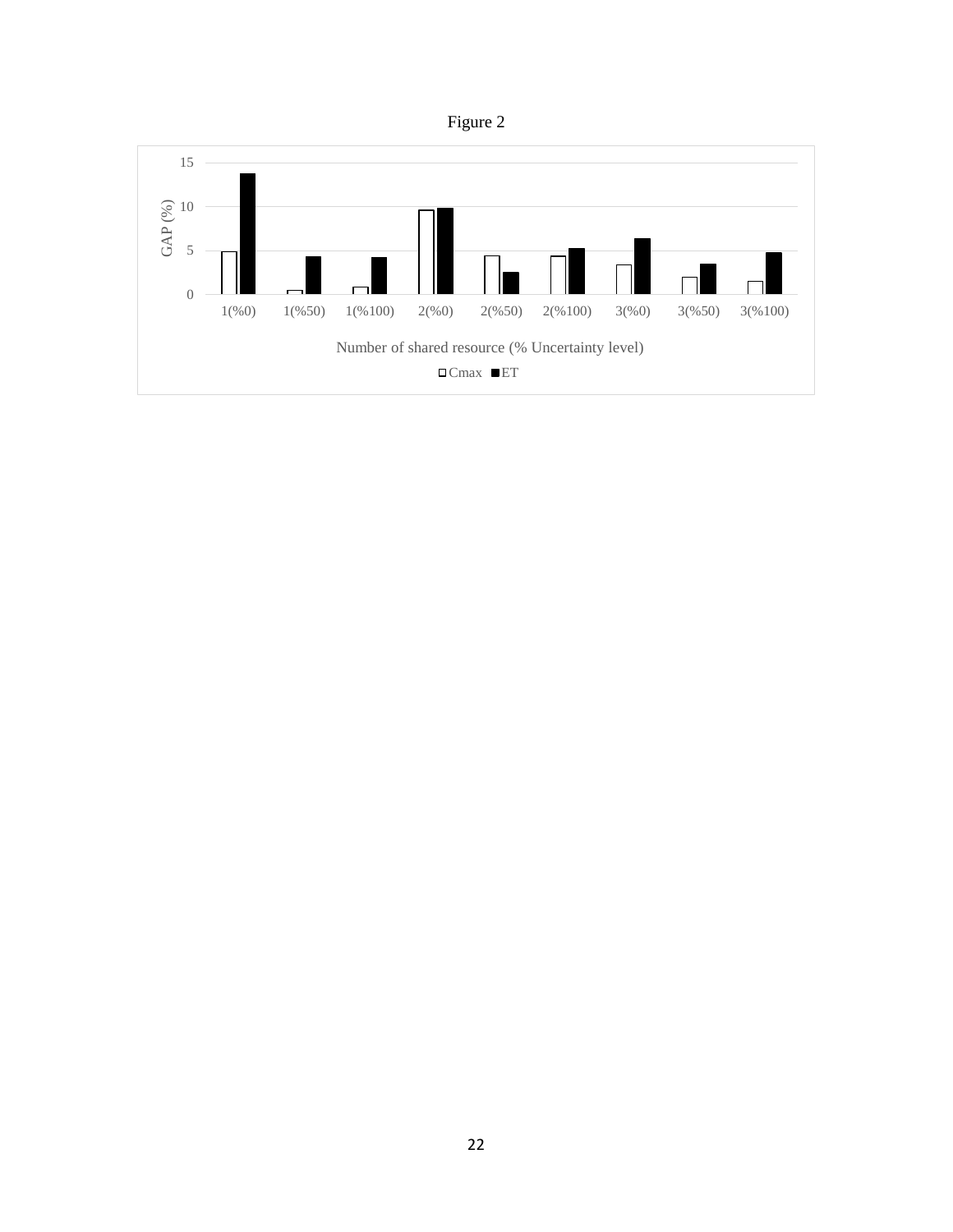

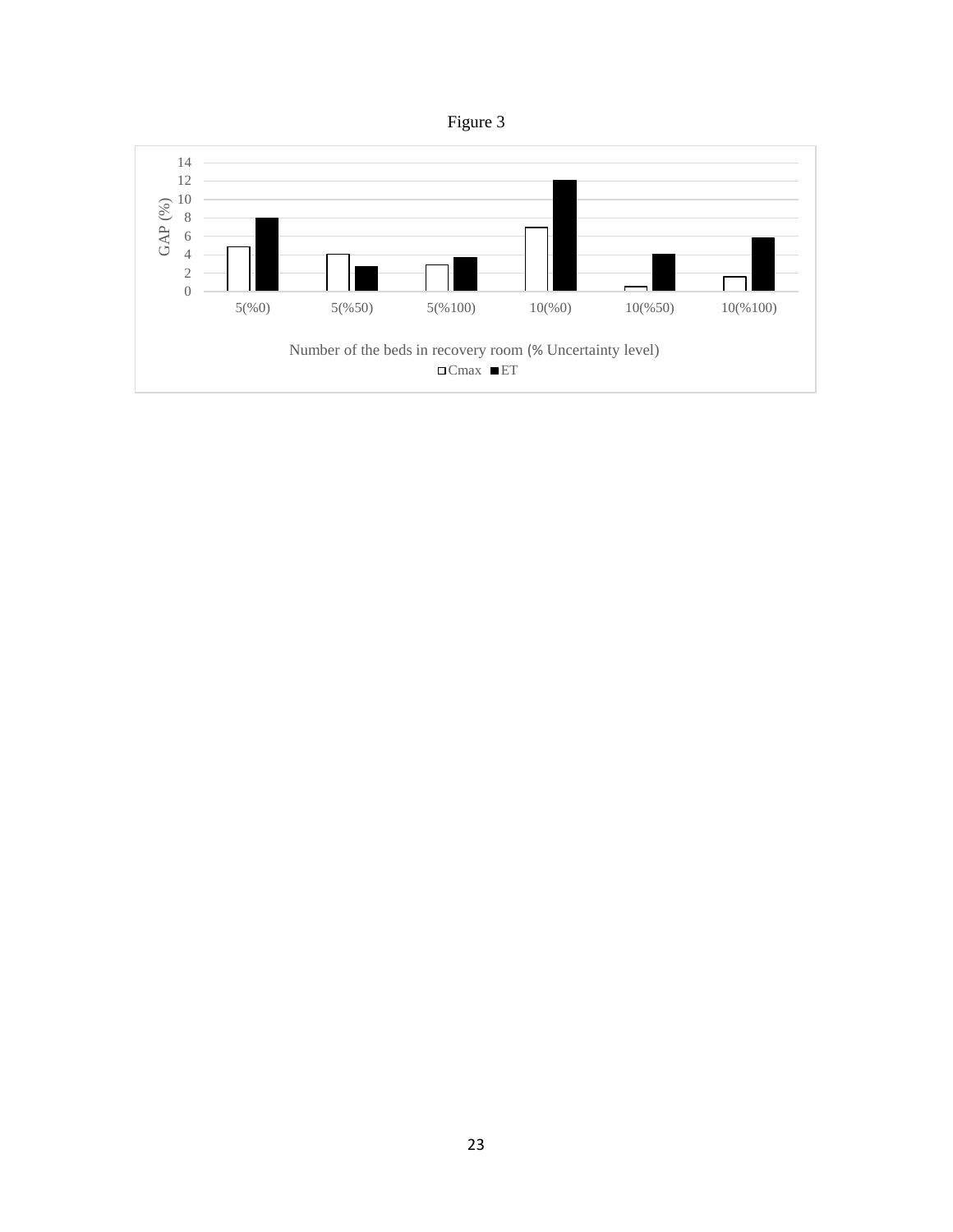

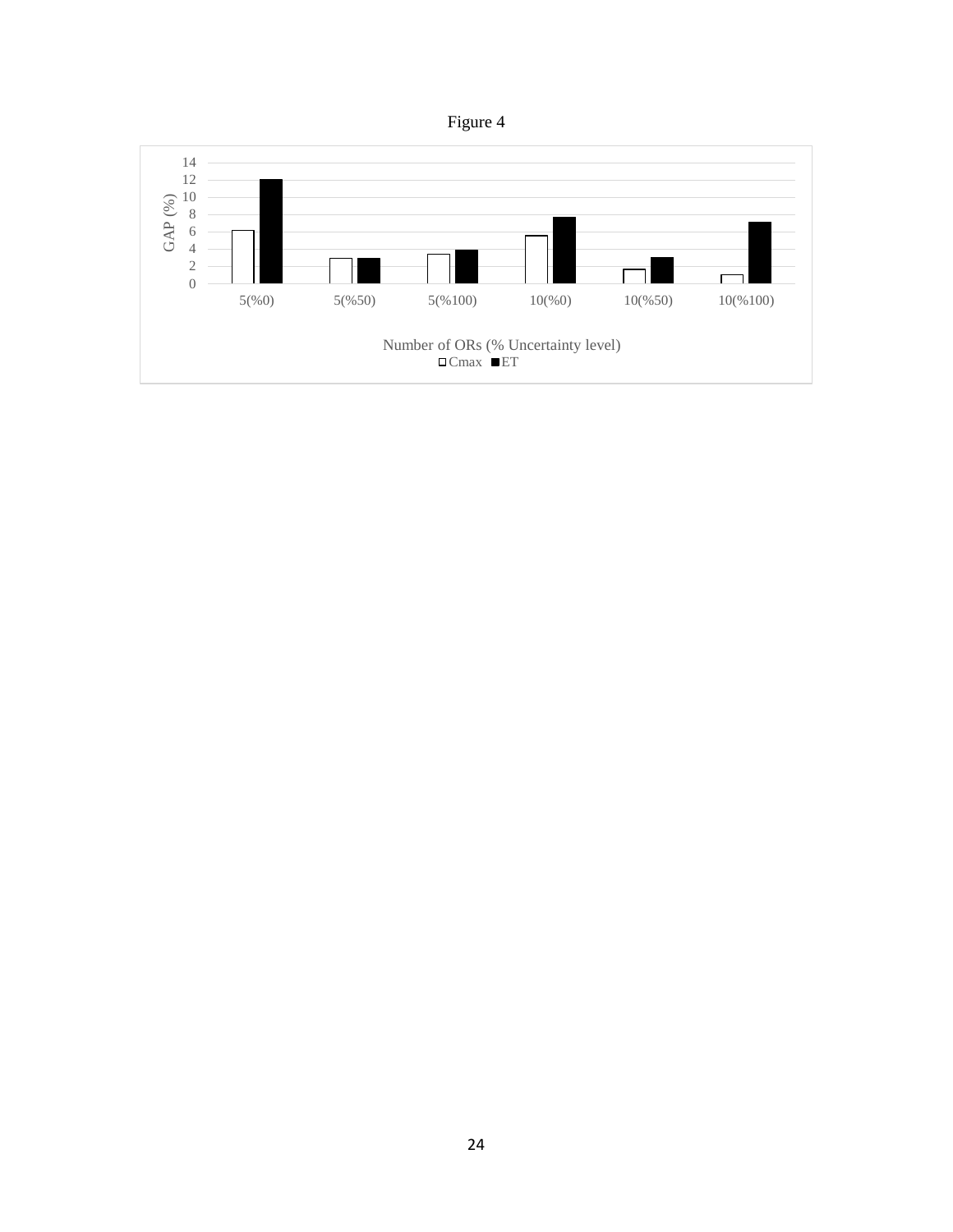| I<br>I |  |
|--------|--|
|--------|--|

| Author(s)                  | Year | Objective function(s)                                                                                                                             | Uncertainty                                                                                          | <b>Shared</b><br>resources | <b>Solving method</b>                                                  |  |
|----------------------------|------|---------------------------------------------------------------------------------------------------------------------------------------------------|------------------------------------------------------------------------------------------------------|----------------------------|------------------------------------------------------------------------|--|
| Latore et al.              | 2016 | Minimize the closing time of the last OR                                                                                                          |                                                                                                      |                            | Genetic Algorithm<br>(GA)                                              |  |
| Rachuba and<br>Werners     | 2017 | Minimize waiting time, staff overtime, and the<br>number of deferrals                                                                             | Robust mixed-integer<br>programming                                                                  |                            | Multi-objective robust<br>mixed-integer<br>mathematical model          |  |
| Liu et al.                 | 2017 | Maximize the social welfare of patients, Maximize<br>surgeons' preference values, and Minimize the<br>revelation of surgeons' private information | Stochastic mixed-<br>integer programming                                                             |                            | Sample Average<br>Approximation (SAA)<br>algorithm                     |  |
| Neyshabouri<br>& Berg      | 2017 | Minimize total costs                                                                                                                              | Two-stage robust<br>optimization                                                                     |                            | Column-and-constraint<br>generation method                             |  |
| Molina-<br>Pariente et al. | 2018 | Minimize the total expected cost of the surgical<br>resources                                                                                     | Stochastic mixed-<br>integer programming                                                             |                            | Monte Carlo<br>simulation & Iterative<br>greedy local search<br>method |  |
| Sagnol et al.              | 2018 | Minimize the fixed cost and the overtime cost                                                                                                     | Robust optimization<br>approach                                                                      |                            | Exact solution methods                                                 |  |
| Kamran et al.              | 2018 | Minimize waiting time of patients, tardiness,<br>cancellation, block overtime, and the number of<br>surgery days of surgeons                      | Two-stage stochastic<br>programming & Two-<br>stage chance-<br>constrained stochastic<br>programming |                            | SAA & Benders<br>Decomposition                                         |  |
| Nasiri et al.              | 2019 | Maximize the number of surgeries, Minimize the total<br>fixed and overtime costs, and the maximum of<br>completion time of ORs                    | Fuzzy robust<br>optimization                                                                         |                            | Multi-objective goal<br>programming approach<br>(MOGP)                 |  |
| Najjarbashi &<br>Lim       | 2019 | Minimize the CVR of over and idle time costs                                                                                                      | Stochastic mixed-<br>integer programming                                                             |                            | <b>CPLEX</b>                                                           |  |
| Atighehchian<br>et al.     | 2019 | Sum of the expected ORs over and idle time costs                                                                                                  | Two-stage stochastic<br>programming                                                                  |                            | L-shaped algorithm                                                     |  |
| Marchesi et<br>al.         | 2020 | Minimize the total number of waiting patients                                                                                                     | Two-stage stochastic<br>programming                                                                  |                            | <b>SAA</b>                                                             |  |
| Silva and De<br>souza      | 2020 | Minimize total expected cost                                                                                                                      | Stochastic dynamic<br>programming                                                                    |                            | Dynamic programming                                                    |  |
| Zhang et al.               | 2020 | Minimize patient-related and hospital-related cost                                                                                                | Stochastic<br>programming                                                                            |                            | Column-generation-<br>based heuristic                                  |  |
| Barrera et al.             | 2020 | Minimize the cost of referrals to the private sector                                                                                              | Stochastic dynamic<br>programming                                                                    |                            | Heuristic algorithms                                                   |  |
| Khaniyev et<br>al.         | 2020 | Minimize the weighted sum of the room idle and<br>overtime, and expected patient waiting times                                                    | Scenario-based<br>programming                                                                        |                            | Heuristic algorithms                                                   |  |
| Present<br>research        | 2021 | Minimize the maximum completion time and the sum<br>of the earliness-tardiness time of the surgical<br>operations                                 | Robust optimization<br>approach                                                                      | ✓                          | Multi-choice goal<br>programming (MCGP)<br>with utility function       |  |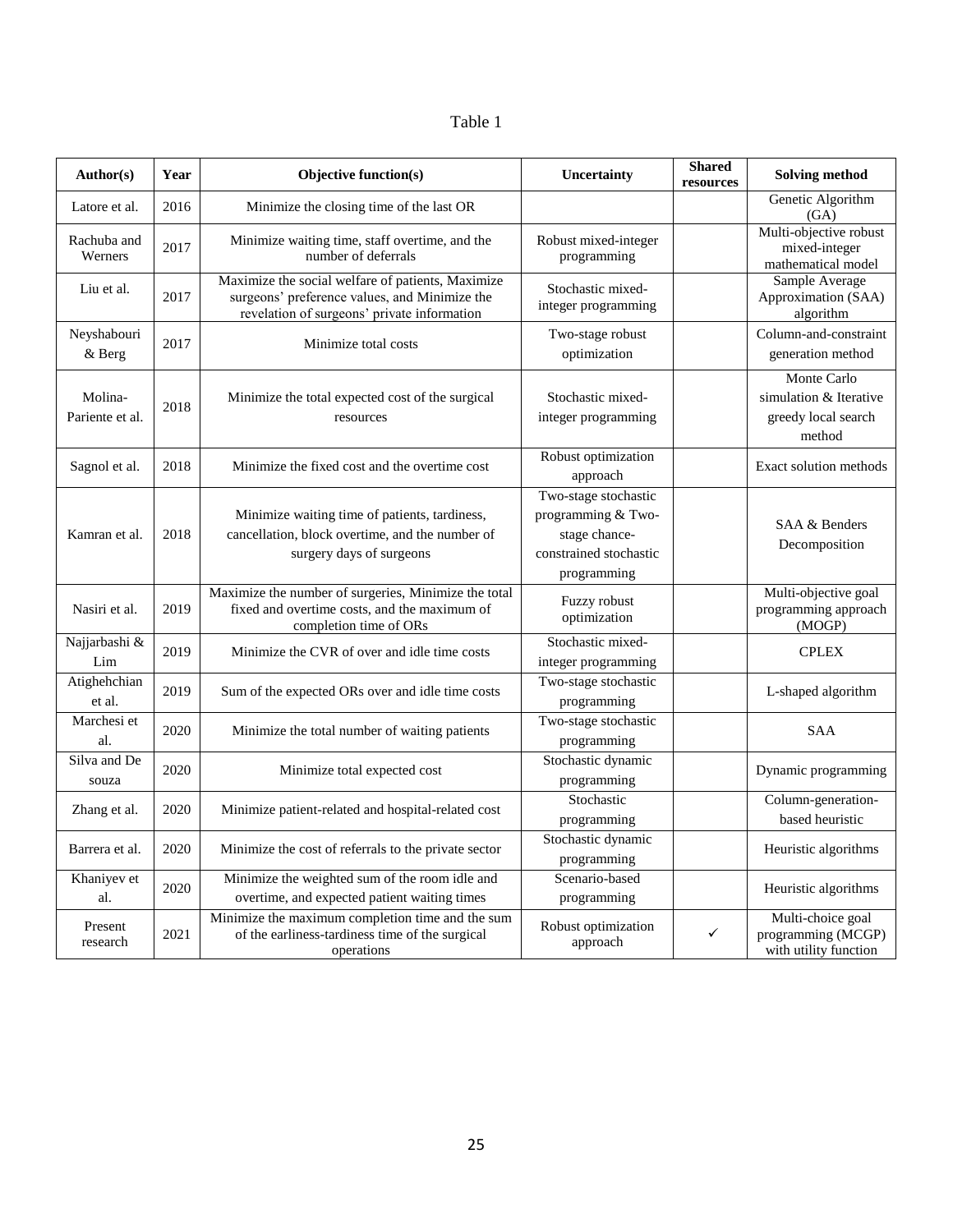Table 2

| Parameters                          | Values   |
|-------------------------------------|----------|
| Number of ORs                       | 5.10     |
| Number of beds in the recovery room | 5.10     |
| Number of patients                  | 10,20,30 |
| Number of shared resources          | 1.2.3    |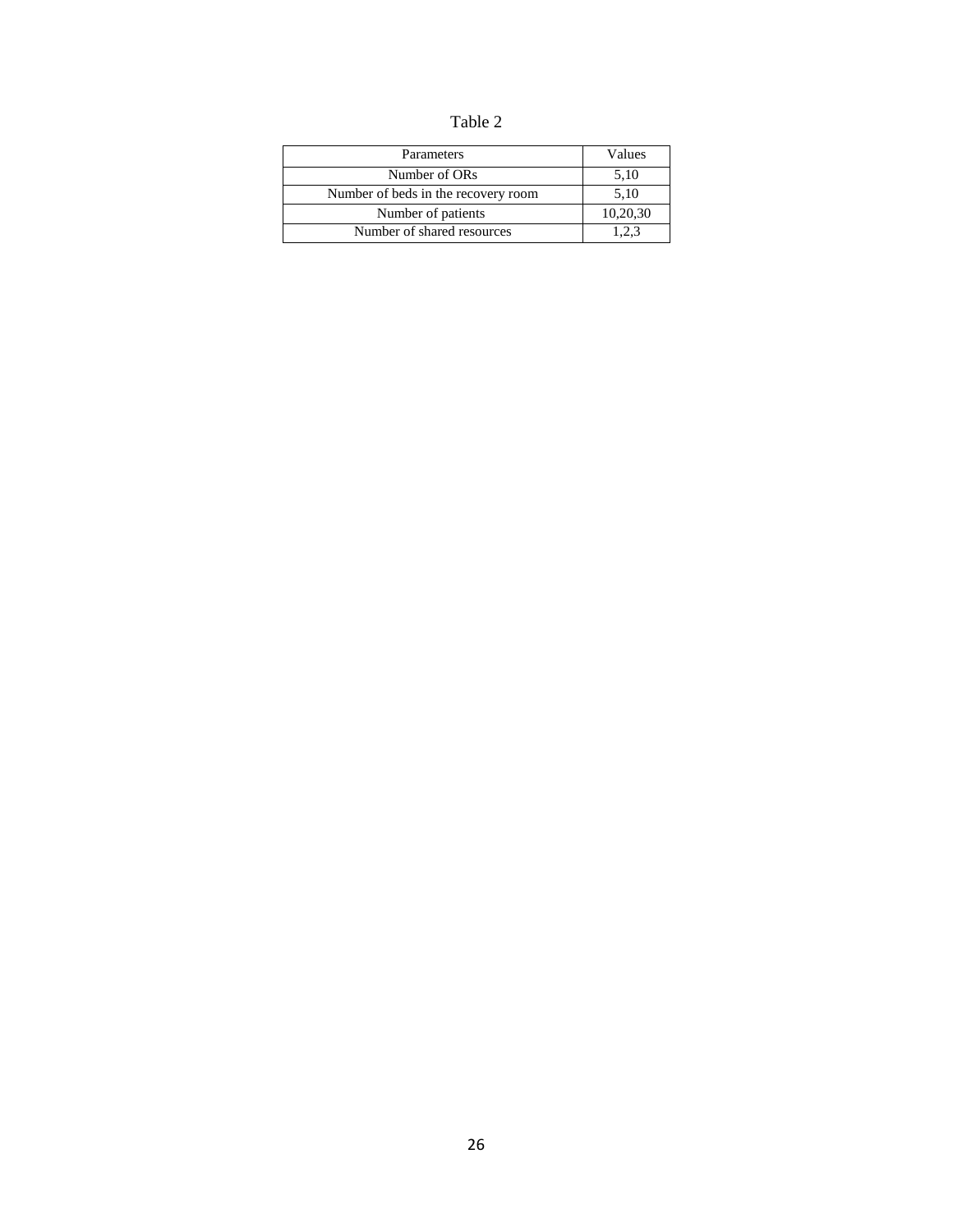| ani |  |
|-----|--|
|     |  |

| TP             | <b>NORs</b> | <b>NBRR</b> | NP | <b>NSR</b> | $\left[\Gamma_1,\Gamma_2\right]$ | $C_{\text{max}}^-$ | $C_{\max}^+$     | $C_{\frac{\text{max}}{\text{max}}}$ | <b>GAP</b> | $ET^{-}$         | $ET^+$ | ET'    | <b>GAP</b> | Time<br>(second) |
|----------------|-------------|-------------|----|------------|----------------------------------|--------------------|------------------|-------------------------------------|------------|------------------|--------|--------|------------|------------------|
|                |             |             |    |            | $(0\%, 0\%)$                     | 300                | 385              | 315                                 | 5.0%       | 389              | 577    | 395    | 1.5%       | 5.3              |
| -1             | 5           | 5           | 10 | 1          | $(50\%, 50\%)$                   | 350                | 465              | 370                                 | 5.7%       | 468.5            | 738    | 488.5  | 4.2%       | 6.4              |
|                |             |             |    |            | $(100\%, 100\%)$                 | 385                | 465              | 385                                 | 0.0%       | 468.5            | 639.5  | 468.5  | 0.0%       | 5.5              |
|                |             |             |    |            | $(0\%, 0\%)$                     | 205                | 255              | 255                                 | 24.3%      | $\overline{317}$ | 375    | 375    | 18.2%      | $\overline{5.1}$ |
| $\overline{2}$ | 5           | 5           | 10 | 2          | $(50\%, 50\%)$                   | $\overline{245}$   | 360              | 360                                 | 46.9%      | 378.5            | 399    | 399    | 5.4%       | 9.2              |
|                |             |             |    |            | $(100\%, 100\%)$                 | $\overline{245}$   | 370              | 370                                 | 51.0%      | 378.5            | 429    | 429    | 13.3%      | 5.7              |
|                |             |             |    |            | $(0\%, 0\%)$                     | $\overline{205}$   | $\overline{240}$ | $\overline{205}$                    | 0.0%       | 306.5            | 379    | 324    | 5.7%       | 6.6              |
| 3              | 5           | 5           | 10 | 3          | $(50\%, 50\%)$                   | 245                | 350              | 245                                 | 0.0%       | 364.5            | 524.5  | 364    | 0.1%       | $6.0\,$          |
|                |             |             |    |            | $(100\%, 100\%)$                 | $\overline{245}$   | 310              | $\overline{245}$                    | 0.0%       | 364.5            | 401    | 364.5  | 0.0%       | 6.8              |
|                |             |             |    |            | $(0\%, 0\%)$                     | 680                | 715              | 690                                 | 1.4%       | 2077             | 3421   | 2104   | 1.2%       | 3000.0           |
| $\overline{4}$ | 5           | 5           | 20 | 1          | $(50\%, 50\%)$                   | $\overline{795}$   | 925              | 800                                 | 0.6%       | 2982.5           | 4111   | 2982.5 | 0.0%       | 3001.0           |
|                |             |             |    |            | $(100\%, 100\%)$                 | 815                | 840              | 815                                 | 0.0%       | 2784.5           | 4236.5 | 2784.5 | 0.0%       | 2240.0           |
|                |             |             |    |            | $(0\%, 0\%)$                     | 590                | 620              | 590                                 | 0.0%       | 1731.5           | 2885   | 1814.5 | 7.7%       | 3000.0           |
| 5              | 5           | 5           | 20 | 2          | $(50\%, 50\%)$                   | 670                | 835              | 670                                 | 0.0%       | 2356             | 3754.5 | 2356   | 0.0%       | 1985.0           |
|                |             |             |    |            | $(100\%, 100\%)$                 | 670                | 790              | 670                                 | 0.0%       | 2044             | 3065   | 2188   | 7.0%       | 3005.0           |
|                |             |             |    |            | $(0\%, 0\%)$                     | 590                | 660              | 590                                 | 0.0%       | 1693.5           | 2910   | 1758   | 3.8%       | 2208.0           |
| 6              | 5           | 5           | 20 | 3          | $(50\%, 50\%)$                   | 670                | 700              | 670                                 | 0.0%       | 2104.5           | 3223   | 2104.5 | 0.0%       | 3000.0           |
|                |             |             |    |            | $(100\%, 100\%)$                 | 670                | 745              | 670                                 | 0.0%       | 2006.5           | 3666.5 | 2059   | 2.6%       | 3001.0           |
|                |             |             |    |            | $(0\%, 0\%)$                     | 895                | 10065            | 980                                 | 9.4%       | 3996             | 6172.5 | 4836.5 | 21.0%      | 3004.0           |
| $\overline{7}$ | 5           | 5           | 30 | 1          | $(50\%, 50\%)$                   | 1260               | 1375             | 1260                                | 0.0%       | 5920             | 9599   | 6441.5 | 8.8%       | 3004.0           |
|                |             |             |    |            | $(100\%, 100\%)$                 | 1110               | 1125             | 1110                                | 0.0%       | 7692             | 8304.5 | 7692   | 0.0%       | 3005.0           |
|                |             |             |    |            | $(0\%, 0\%)$                     | 825                | 10075            | 915                                 | 10.9%      | 4002.5           | 5814.5 | 5343   | 33.4%      | 3005.0           |
| 8              | 5           | 5           | 30 | 2          | $(50\%, 50\%)$                   | 980                | 1225             | 980                                 | 0.0%       | 4741             | 7365.5 | 4741   | 0.0%       | 3006.0           |
|                |             |             |    |            | $(100\%, 100\%)$                 | 985                | 1260             | 985                                 | 0.0%       | 5677.5           | 7209   | 5677.5 | 0.0%       | 3007.0           |
|                |             |             |    |            | $(0\%, 0\%)$                     | 825                | 10075            | 860                                 | 4.2%       | 3523.5           | 5883   | 3664   | 3.9%       | 3003.0           |
| 9              | 5           | 5           | 30 | 3          | $(50\%, 50\%)$                   | 950                | 1025             | 950                                 | 0.0%       | 4464.5           | 6202.5 | 4690.5 | 5.0%       | 3007.0           |
|                |             |             |    |            | $(100\%, 100\%)$                 | 950                | 1115             | 950                                 | 0.0%       | 4218             | 6365.5 | 5161   | 22.3%      | 3004.0           |
|                |             |             |    |            | $(0\%, 0\%)$                     | 300                | 325              | $\overline{305}$                    | 1.6%       | 389              | 633.5  | 428    | 10.0%      | 13.6             |
| 10             | 5           | 10          | 10 | 1          | $(50\%, 50\%)$                   | $\overline{350}$   | 385              | 350                                 | 0.0%       | 468.5            | 763.5  | 578    | 23.4%      | 14.5             |
|                |             |             |    |            | $(100\%, 100\%)$                 | 350                | 465              | 385                                 | 10.0%      | 468.5            | 601.5  | 468.5  | 0.0%       | 15.8             |
|                |             |             |    |            | $(0\%, 0\%)$                     | 295                | 345              | 300                                 | 1.6%       | 441.5            | 611    | 441.5  | 0.0%       | 3.9              |
| 11             | 5           | 10          | 10 | 2          | $(50\%, 50\%)$                   | 340                | 380              | 340                                 | 0.0%       | 557.5            | 795    | 559.5  | 0.3%       | 12.8             |
|                |             |             |    |            | $(100\%, 100\%)$                 | 340                | 430              | 340                                 | 0.0%       | 557.5            | 683.5  | 559.5  | 0.3%       | 11.0             |
|                |             |             |    |            | $(0\%, 0\%)$                     | 295                | 345              | 295                                 | 0.0%       | 437.5            | 520.5  | 439.5  | 0.4%       | 4.1              |
| 12             | 5           | 10          | 10 | 3          | $(50\%, 50\%)$                   | 340                | 460              | 340                                 | 0.0%       | 553.5            | 791    | 557.49 | 0.7%       | 9.8              |
|                |             |             |    |            | $(100\%, 100\%)$                 | 340                | 395              | 340                                 | 0.0%       | 553.5            | 708.5  | 557.5  | 0.7%       | 44.5             |
|                |             |             |    |            | $(0\%, 0\%)$                     | 680                | 715              | 685                                 | 0.7%       | 2140.5           | 2860   | 2763   | 29.0%      | 3000.0           |
| 13             | 5           | 10          | 20 | 1          | $(50\%, 50\%)$                   | 800                | 955              | 800                                 | 0.0%       | 3050.5           | 4529   | 3076   | 0.8%       | 3000.1           |
|                |             |             |    |            | $(100\%, 100\%)$                 | 790                | 965              | 795                                 | 0.6%       | 2627             | 4064   | 2991   | 13.8%      | 3002.1           |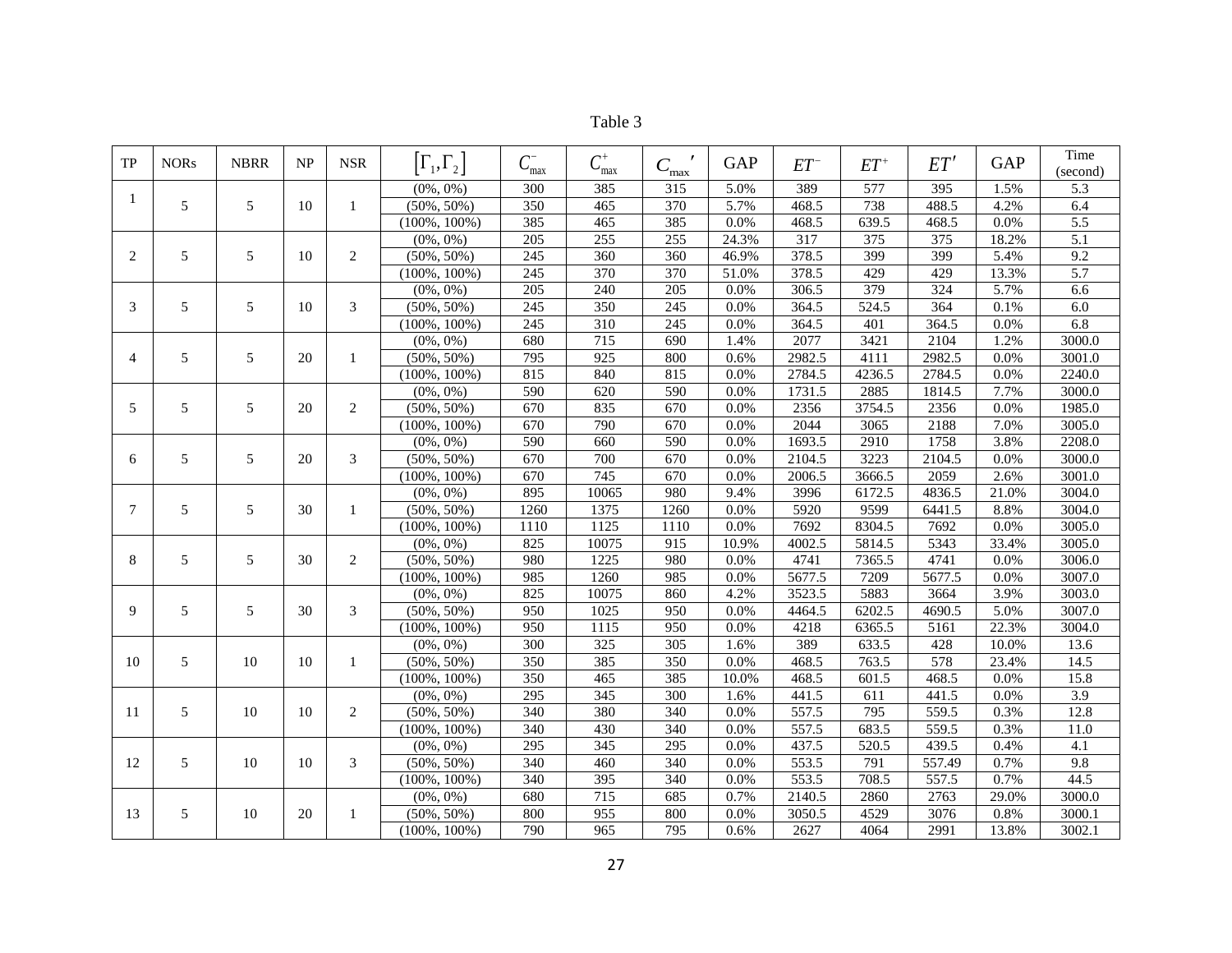|                 |                 |    |                 |                | $(0\%, 0\%)$     | 590  | 620              | 590              | 0.0%  | 2014   | 2675   | 2014   | 0.0%  | 2115.3           |
|-----------------|-----------------|----|-----------------|----------------|------------------|------|------------------|------------------|-------|--------|--------|--------|-------|------------------|
| 14              | 5               | 10 | 20              | $\overline{2}$ | $(50\%, 50\%)$   | 670  | 680              | 670              | 0.0%  | 2124.5 | 2915   | 2124.5 | 0.0%  | 2933.4           |
|                 |                 |    |                 |                | $(100\%, 100\%)$ | 670  | $\overline{705}$ | 670              | 0.0%  | 2076   | 3227   | 2152.5 | 3.6%  | 3000.0           |
|                 |                 |    |                 |                | $(0\%, 0\%)$     | 745  | 770              | $\overline{745}$ | 0.0%  | 2189   | 3703.5 | 2279   | 4.1%  | 2077.5           |
| 15              | 5               | 10 | 20              | 3              | $(50\%, 50\%)$   | 840  | 935              | 840              | 0.0%  | 2531.5 | 4296   | 2651.5 | 4.7%  | 2831.3           |
|                 |                 |    |                 |                | $(100\%, 100\%)$ | 840  | 860              | 840              | 0.0%  | 2531.5 | 4208   | 2703   | 6.7%  | 3000.0           |
|                 |                 |    |                 |                | $(0\%, 0\%)$     | 1095 | 68618.5          | 1360             | 24.0% | 3996   | 6621   | 6272   | 56.9% | 3007.1           |
| 16              | 5               | 10 | 30              | 1              | $(50\%, 50\%)$   | 1465 | 1695             | 1465             | 0.0%  | 8523   | 9628.5 | 8523   | 0.0%  | 2315.4           |
|                 |                 |    |                 |                | $(100\%, 100\%)$ | 1375 | 1665             | 1375             | 0.0%  | 8277   | 8504   | 8277   | 0.0%  | 3004.1           |
|                 |                 |    |                 |                | $(0\%, 0\%)$     | 1010 | 60239.2          | 1260             | 24.7% | 5363   | 6498   | 6498   | 21.1% | 3005.0           |
| 17              | 5               | 10 | 30              | $\overline{c}$ | $(50\%, 50\%)$   | 1350 | 1400             | 1350             | 0.0%  | 7829.5 | 9463   | 7829.5 | 0.0%  | 2294.9           |
|                 |                 |    |                 |                | $(100\%, 100\%)$ | 1150 | 2000             | 1150             | 0.0%  | 6000   | 8742.5 | 6000   | 0.0%  | 2505.7           |
|                 |                 |    |                 |                | $(0\%, 0\%)$     | 1010 | 53832.5          | 1045             | 3.4%  | 3979   | 7541.5 | 4145.5 | 4.1%  | 3004.0           |
| 18              | 5               | 10 | 30              | 3              | $(50\%, 50\%)$   | 1145 | 1405             | 1145             | 0.0%  | 7430   | 8805   | 7430   | 0.0%  | 2027.1           |
|                 |                 |    |                 |                | $(100\%, 100\%)$ | 1135 | 1535             | 1140             | 0.4%  | 7412   | 8265   | 7412   | 0.0%  | 3006.1           |
|                 |                 |    |                 |                | $(0\%, 0\%)$     | 390  | $\overline{395}$ | 390              | 0.0%  | 483    | 779    | 494    | 2.2%  | 7.3              |
| 19              | 10              | 5  | 10              | 1              | $(50\%, 50\%)$   | 445  | 505              | 445              | 0.0%  | 599    | 1053.5 | 642    | 7.1%  | 15.3             |
|                 |                 |    |                 |                | $(100\%, 100\%)$ | 445  | 500              | 445              | 0.0%  | 599    | 982    | 642    | 7.1%  | 12.2             |
|                 |                 |    |                 |                | $(0\%, 0\%)$     | 305  | 385              | 305              | 0.0%  | 359.5  | 460    | 359.5  | 0.0%  | 3.4              |
| 20              | 10              | 5  | 10              | 2              | $(50\%, 50\%)$   | 340  | 440              | 340              | 0.0%  | 458.5  | 724.5  | 458.5  | 0.0%  | 6.0              |
|                 |                 |    |                 |                | $(100\%, 100\%)$ | 340  | 485              | 340              | 0.0%  | 458.5  | 668.5  | 458.5  | 0.0%  | 6.6              |
|                 |                 |    |                 |                | $(0\%, 0\%)$     | 545  | 650              | 550              | 0.9%  | 330    | 693    | 334    | 1.2%  | 2.1              |
| 21              | 10              | 5  | 10              | 3              | $(50\%, 50\%)$   | 575  | 580              | 575              | 0.0%  | 428    | 1057   | 428    | 0.0%  | 4.7              |
|                 |                 |    |                 |                | $(100\%, 100\%)$ | 575  | 580              | 575              | 0.0%  | 428    | 1162   | 428    | 0.0%  | $\overline{3.3}$ |
|                 |                 |    |                 |                | $(0\%, 0\%)$     | 670  | 795              | 685              | 2.2%  | 2293   | 3408.5 | 2293   | 0.0%  | 3000.4           |
| 22              | 10              | 5  | 20              | 1              | $(50\%, 50\%)$   | 855  | 1060             | 855              | 0.0%  | 2558   | 3798   | 2558   | 0.0%  | 2365.1           |
|                 |                 |    |                 |                | $(100\%, 100\%)$ | 865  | 910              | 865              | 0.0%  | 2438.5 | 4254   | 2598   | 6.5%  | 3001.2           |
|                 |                 |    |                 |                | $(0\%, 0\%)$     | 440  | 480              | 445              | 1.1%  | 1559.5 | 1924.5 | 1600.5 | 2.6%  | 3002.4           |
| 23              | 10              | 5  | 20              | 2              | $(50\%, 50\%)$   | 505  | 880              | $\overline{530}$ | 4.9%  | 2059.5 | 2222.5 | 2059.5 | 0.0%  | 2990.1           |
|                 |                 |    |                 |                | $(100\%, 100\%)$ | 530  | 580              | 530              | 0.0%  | 1807   | 2546   | 1871   | 3.4%  | 3003.5           |
|                 |                 |    |                 |                | $(0\%, 0\%)$     | 365  | 585              | 420              | 15.0% | 1199   | 1592.5 | 1202.5 | 0.2%  | 3000.0           |
| 24              | 10              | 5  | 20              | 3              | $(50\%, 50\%)$   | 435  | 620              | 485              | 11.4% | 1384   | 2067   | 1499.5 | 8.3%  | 3000.1           |
|                 |                 |    |                 |                | $(100\%, 100\%)$ | 430  | 650              | 435              | 1.1%  | 1496.5 | 2167   | 1569   | 4.8%  | 3000.7           |
|                 |                 |    |                 |                | $(0\%, 0\%)$     | 1000 | 10065            | 1045             | 4.5%  | 3152.5 | 6545   | 3728   | 18.2% | 3003.0           |
| 25              | 10              | 5  | 30              | $\mathbf{1}$   | $(50\%, 50\%)$   | 1290 | 1615             | 1290             | 0.0%  | 5328   | 7549.5 | 5328   | 0.0%  | 3006.1           |
|                 |                 |    |                 |                | $(100\%, 100\%)$ | 1190 | 2060             | 1190             | 0.0%  | 5450.5 | 6545   | 5450.5 | 0.0%  | 3007.9           |
|                 |                 |    |                 |                | $(0\%, 0\%)$     | 740  | 10115            | 770              | 4.0%  | 3099.5 | 5019   | 3505.5 | 0.0%  | 3003.2           |
| 26              | 10              | 5  | 30              | 2              | $(50\%, 50\%)$   | 1045 | 1440             | 1045             | 0.0%  | 3829.5 | 5913   | 4068   | 6.2%  | 3004.3           |
|                 |                 |    |                 |                | $(100\%, 100\%)$ | 965  | 1355             | 965              | 0.0%  | 4835   | 6342.5 | 4835   | 0.0%  | 2235.7           |
|                 |                 |    |                 |                | $(0\%, 0\%)$     | 650  | 10065            | 685              | 5.3%  | 2190   | 3740   | 2672   | 22.0% | 3004.2           |
| 27              | 10              | 5  | 30              | 3              | $(50\%, 50\%)$   | 725  | 850              | 750              | 3.4%  | 2979   | 5223   | 3106   | 4.2%  | 3006.0           |
|                 |                 |    |                 |                | $(100\%, 100\%)$ | 725  | 845              | 725              | 0.0%  | 2894.5 | 4447.5 | 2894.5 | 0.0%  | 3007.5           |
| $\overline{28}$ | $\overline{10}$ | 10 | $\overline{10}$ |                | $(0\%, 0\%)$     | 390  | 480              | 395              | 1.2%  | 483    | 602.5  | 483    | 0.0%  | 12.3             |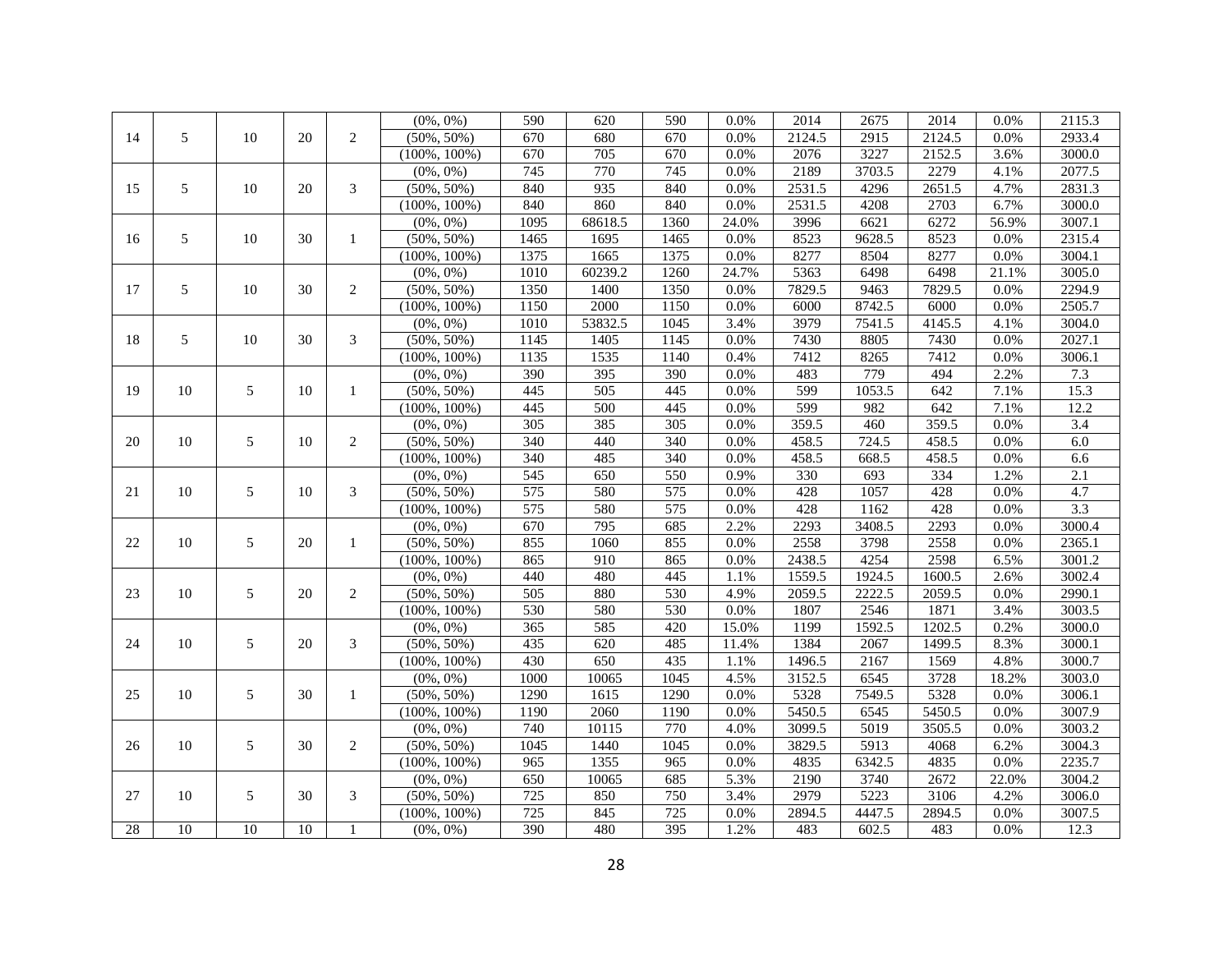|    |    |    |    |              | $(50\%, 50\%)$   | 445   | 455     | 445  | $0.0\%$ | 599    | 1145   | 642    | 7.1%    | 20.3   |
|----|----|----|----|--------------|------------------|-------|---------|------|---------|--------|--------|--------|---------|--------|
|    |    |    |    |              | $(100\%, 100\%)$ | 445   | 475     | 445  | $0.0\%$ | 599    | 1060   | 642    | 7.1%    | 19.3   |
|    |    |    |    |              | $(0\%, 0\%)$     | 350   | 485     | 365  | 4.2%    | 456    | 622.5  | 456    | 0.0%    | 11.7   |
| 29 | 10 | 10 | 10 | $\mathbf{2}$ | $(50\%, 50\%)$   | 405   | 460     | 410  | 1.2%    | 577.5  | 1069.5 | 638    | 10.4%   | 22.2   |
|    |    |    |    |              | $(100\%, 100\%)$ | 405   | 425     | 410  | 1.2%    | 577.5  | 990.5  | 638.5  | 10.5%   | 17.8   |
|    |    |    |    |              | $(0\%, 0\%)$     | 300   | 415     | 310  | 3.3%    | 377    | 513    | 426.5  | 13.1%   | 10.8   |
| 30 | 10 | 10 | 10 | 3            | $(50\%, 50\%)$   | 335   | 550     | 365  | 8.9%    | 490.5  | 737    | 516.5  | 5.3%    | 16.1   |
|    |    |    |    |              | $(100\%, 100\%)$ | 335   | 585     | 365  | 8.9%    | 490.5  | 740.5  | 516.5  | 5.3%    | 15.6   |
|    |    |    |    |              | $(0\%, 0\%)$     | 670   | 720     | 685  | 2.2%    | 2067   | 3494   | 2487   | 20.3%   | 3003.1 |
| 31 | 10 | 10 | 20 |              | $(50\%, 50\%)$   | 910   | 1000    | 910  | $0.0\%$ | 2838.5 | 5112.5 | 2838.5 | 0.0%    | 2104.4 |
|    |    |    |    |              | $(100\%, 100\%)$ | 860   | 955     | 860  | $0.0\%$ | 2761   | 4555.5 | 2761   | $0.0\%$ | 2152.1 |
|    |    |    |    |              | $(0\%, 0\%)$     | 435   | 510     | 445  | 2.2%    | 1527.5 | 2022   | 1621   | 6.1%    | 3003.2 |
| 32 | 10 | 10 | 20 | 2            | $(50\%, 50\%)$   | 545   | 655     | 545  | $0.0\%$ | 1876.9 | 2433.5 | 2024   | 7.8%    | 3003.1 |
|    |    |    |    |              | $(100\%, 100\%)$ | 525   | 1035    | 525  | 0.0%    | 2025.5 | 2618   | 2025.5 | 0.0%    | 2562.0 |
|    |    |    |    |              | $(0\%, 0\%)$     | 365   | 455     | 395  | 8.2%    | 1166   | 1695   | 1313.5 | 13.6%   | 3003.3 |
| 33 | 10 | 10 | 20 | 3            | $(50\%, 50\%)$   | 430   | 495     | 430  | $0.0\%$ | 1413   | 2135.5 | 1602   | 13.3%   | 3007.1 |
|    |    |    |    |              | $(100\%, 100\%)$ | 429.9 | 545     | 465  | 8.1%    | 1405.5 | 2000.9 | 1616   | 14.9%   | 3003.2 |
|    |    |    |    |              | $(0\%, 0\%)$     | 805   | 60013.5 | 855  | 6.2%    | 3233   | 4878.5 | 3386   | 4.7%    | 3008.4 |
| 34 | 10 | 10 | 30 |              | $(50\%, 50\%)$   | 1010  | 1375    | 1010 | $0.0\%$ | 4786   | 4878.5 | 4786   | 0.0%    | 3008.2 |
|    |    |    |    |              | $(100\%, 100\%)$ | 985   | 1135    | 985  | $0.0\%$ | 3884.5 | 4878.5 | 4523.5 | 16.4%   | 3007.6 |
|    |    |    |    |              | $(0\%, 0\%)$     | 535   | 83550.6 | 760  | 42.0%   | 2633   | 3565.5 | 3409.5 | 29.4%   | 3006.1 |
| 35 | 10 | 10 | 30 | 2            | $(50\%, 50\%)$   | 735   | 1265    | 735  | $0.0\%$ | 3375.5 | 5820.5 | 3375.5 | 0.0%    | 2387.4 |
|    |    |    |    |              | $(100\%, 100\%)$ | 1070  | 83550.6 | 1070 | $0.0\%$ | 3940   | 5000   | 4929   | 25.1%   | 3006.1 |
|    |    |    |    |              | $(0\%, 0\%)$     | 490   | 73969.8 | 490  | $0.0\%$ | 2061   | 3245.5 | 2154.5 | 4.5%    | 3000.2 |
| 36 | 10 | 10 | 30 | 3            | $(50\%, 50\%)$   | 540   | 995     | 540  | $0.0\%$ | 2988   | 3837.5 | 2988   | 0.0%    | 2054.3 |
|    |    |    |    |              | $(100\%, 100\%)$ | 540   | 935     | 540  | $0.0\%$ | 3571   | 4075.5 | 3571   | $0.0\%$ | 2395.4 |

**TP**: Test problem, **NORs**: Number of ORs, **NBRR**: Number of beds in the recovery room, **NP**: Number of patients, **NSR**: Number of shared resources,  $[I_1, I_2]$ : Uncertainty levels,  $C_{\text{max}}^-$ : The ideal negative value of the first objective function,  $C_{\text{max}}^+$ : The ideal positive value of the first objective function,  $C_{\text{max}}^{\prime\prime}$ : The obtained value of the first objective function,  $ET$  : The ideal negative value of the second objective function,  $ET^*$ : The ideal positive value of the second objective function,  $ET'$  : The obtained value of the second objective function, **GAP**: The gap between the objective function and the ideal negative value.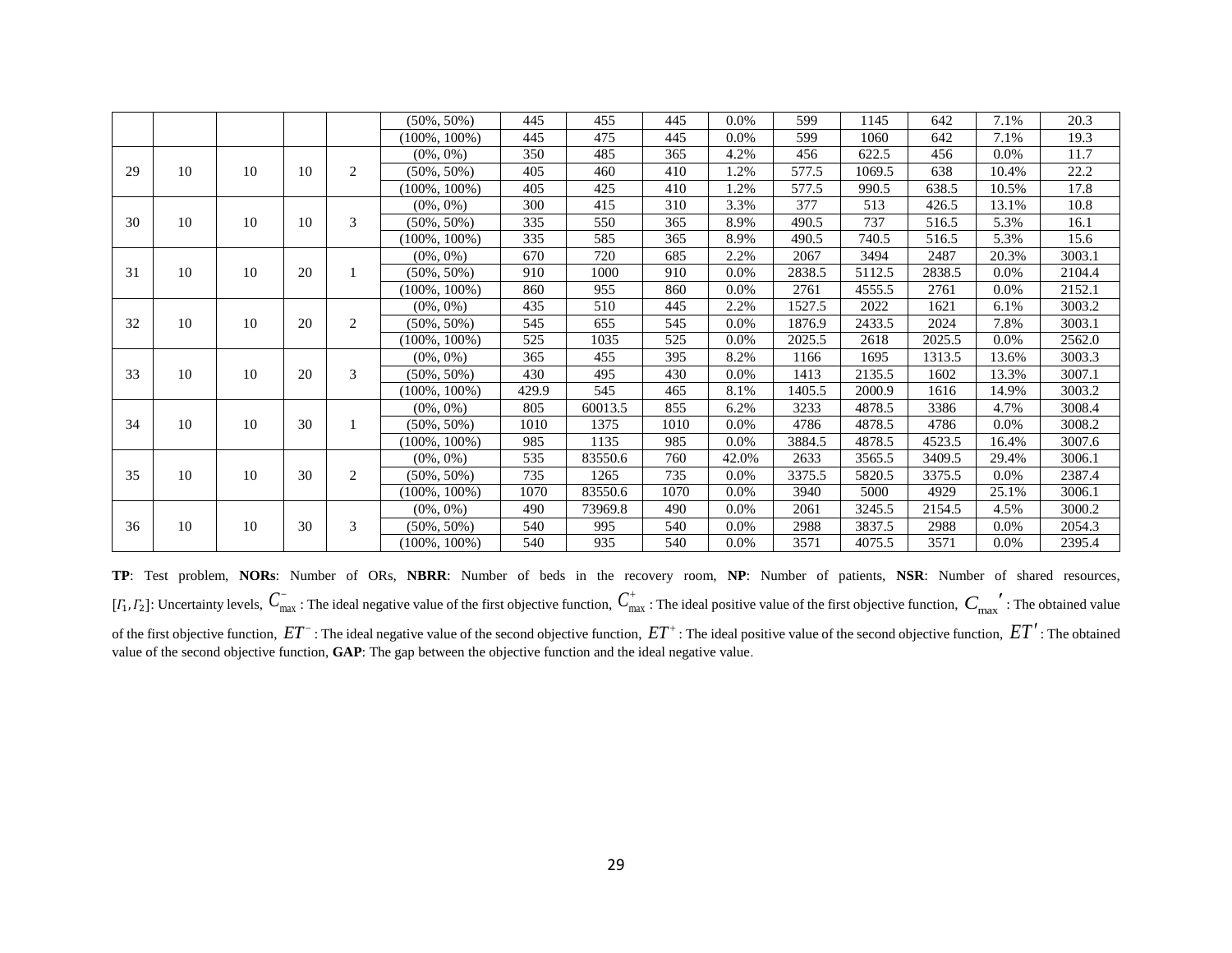| nı<br>Ω. |  |
|----------|--|
|----------|--|

| Floor              | Types of surgeries | Number of ORs |
|--------------------|--------------------|---------------|
|                    | Orthopedics        |               |
| <b>First Floor</b> | General surgery    |               |
|                    | Urology            |               |
|                    | Neurosurgery       |               |
| Second floor       | General surgery    |               |
|                    | Kidney transplant  |               |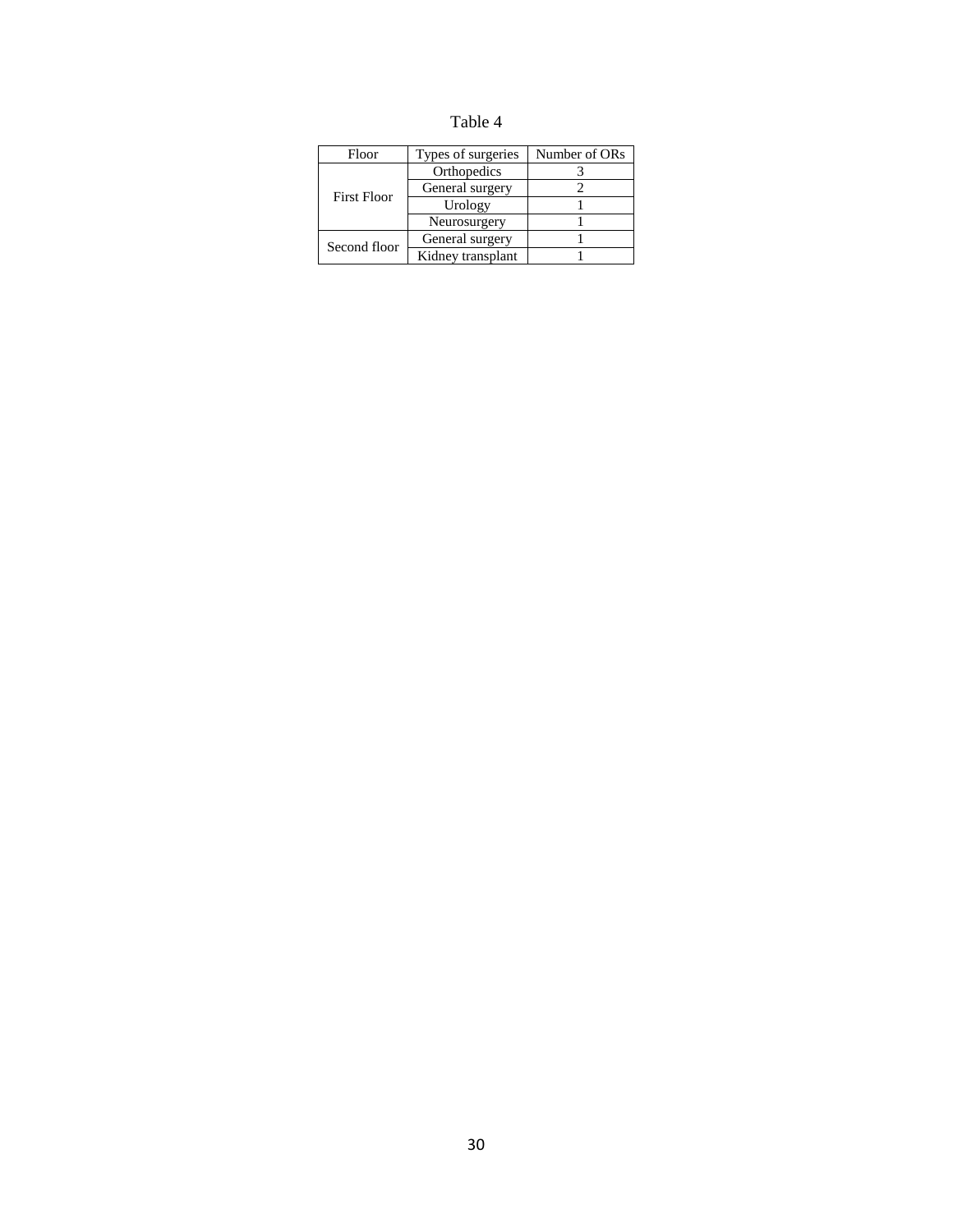Table 5

| Patient status                          | Weight          |
|-----------------------------------------|-----------------|
| Patients with unstable condition        |                 |
| Elderly patients and pediatric patients | [0.5.1]         |
| Patients with stable condition          | Less than $0.5$ |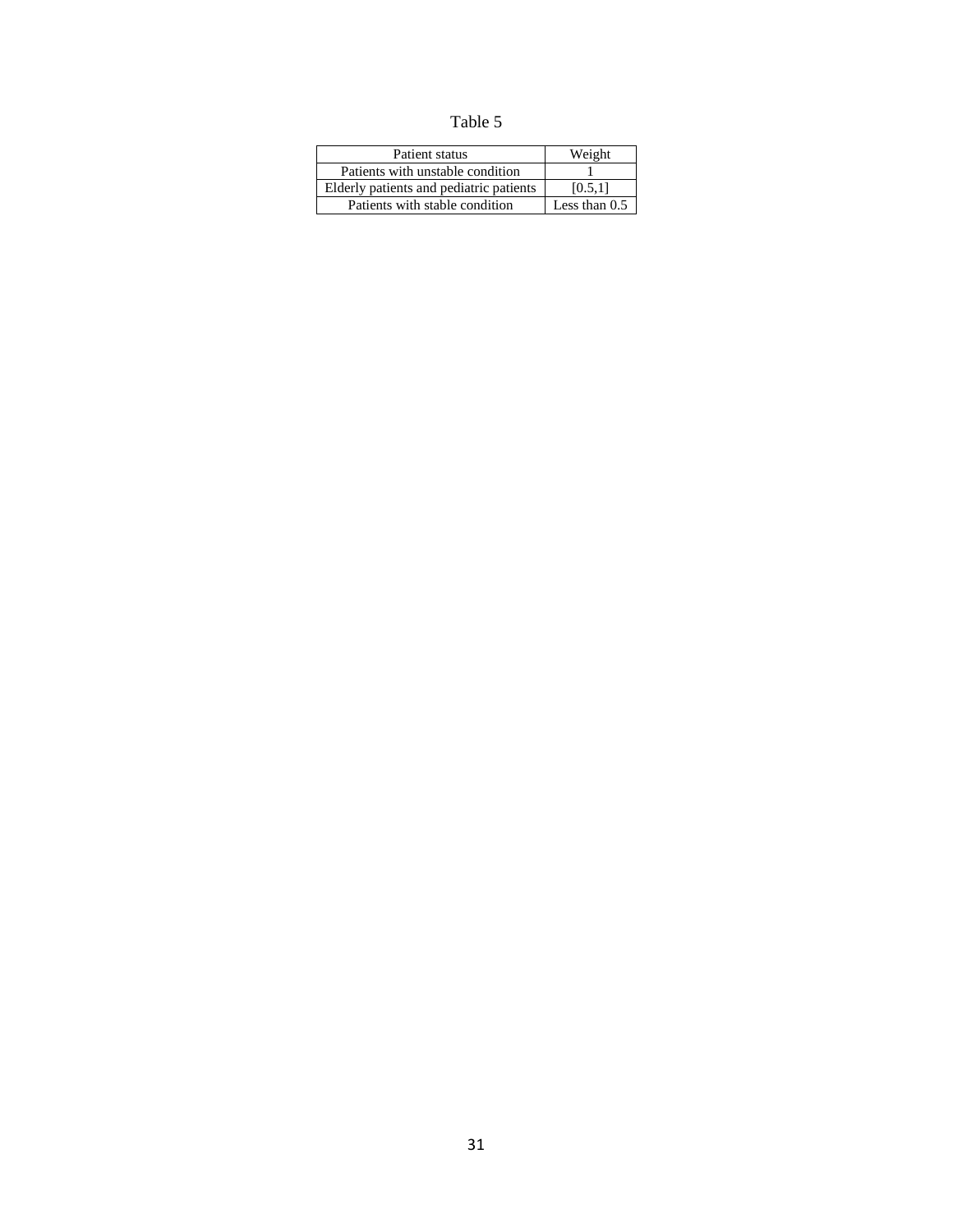| abie |  |
|------|--|
|------|--|

|                                           | Type of surgery   | Minimum surgery time | Minimum surgery time |
|-------------------------------------------|-------------------|----------------------|----------------------|
|                                           | Orthopedics       | 30                   | 240                  |
|                                           | Urology           | 15                   | 270                  |
| Surgery times in ORs                      | Neurosurgery      | 30                   | 360                  |
|                                           | General surgery   | 30                   | 300                  |
|                                           | Kidney transplant | 180                  | 300                  |
|                                           | Type of surgery   | Minimum time         | Maximum time         |
| Hospitalization time in the recovery room | All surgeries     | 10                   | 120                  |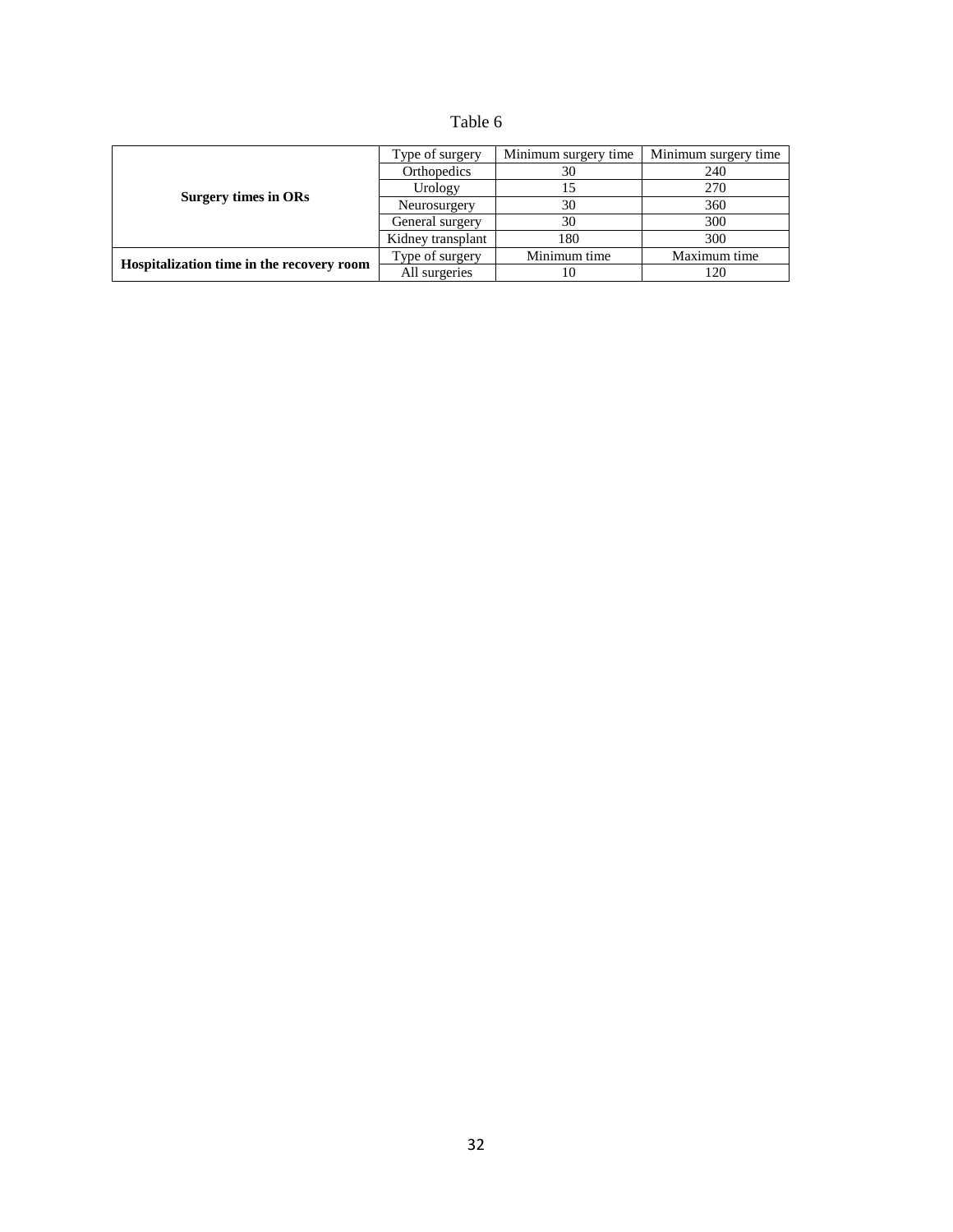| n<br>١<br>ш<br>α. |  |
|-------------------|--|
|-------------------|--|

| Day | Number<br>of | Number of<br>patients that | max                  |                     |             | ET'                  |                     |             |  |
|-----|--------------|----------------------------|----------------------|---------------------|-------------|----------------------|---------------------|-------------|--|
|     | patients     | need shared<br>resource    | Proposed<br>approach | Current<br>approach | Improvement | Proposed<br>approach | Current<br>approach | Improvement |  |
|     | 30           | 4                          | 765                  | 820                 | 7.8%        | 3308                 | 3774                | 12.33%      |  |
| ◠   | 20           |                            | 665                  | 780                 | 14.74%      | 1699                 | 1990                | 14.62%      |  |
| ◠   |              |                            | 630                  | 700                 | 10%         | 1184                 | 1250                | 5.28%       |  |
| 4   | 12           |                            | 615                  | 675                 | 7.4%        | 890                  | 950                 | 6.31%       |  |
|     | 10           |                            | 540                  | 610                 | 11.47%      | 477                  | 540                 | 11.66%      |  |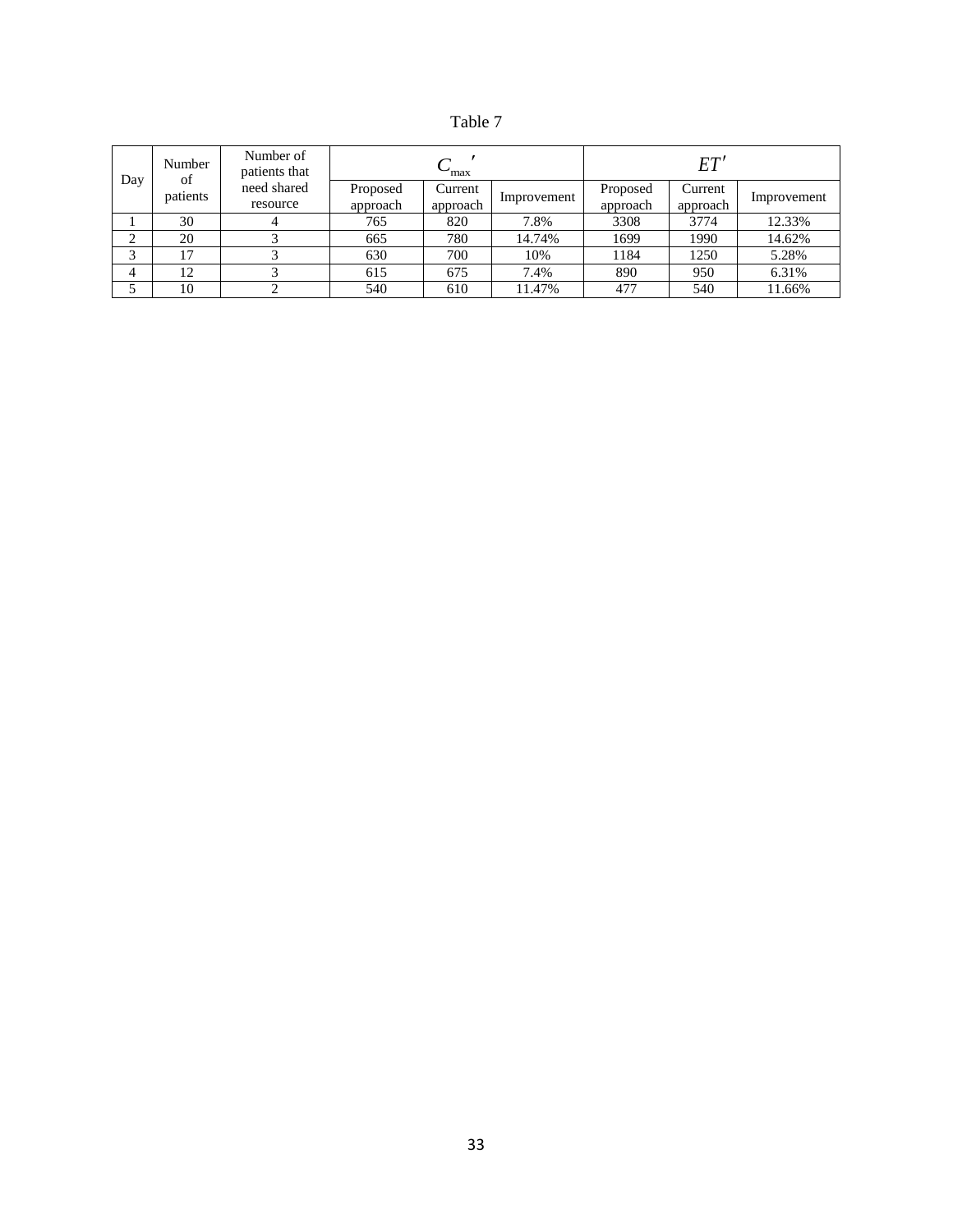# Table 8

| Case | Description                                                           | <b>NP</b> | <b>NBRR</b> | <b>NSR</b> | <b>NORs</b> |
|------|-----------------------------------------------------------------------|-----------|-------------|------------|-------------|
|      | Base case                                                             | 30        |             |            |             |
|      | Sensitivity analysis on the number of shared resources                | 30        |             |            |             |
|      |                                                                       | 30        |             |            |             |
|      |                                                                       | 30        |             |            |             |
|      | Sensitivity analysis on the ORs (use lower-load OR to help other ORs) | 30        |             |            |             |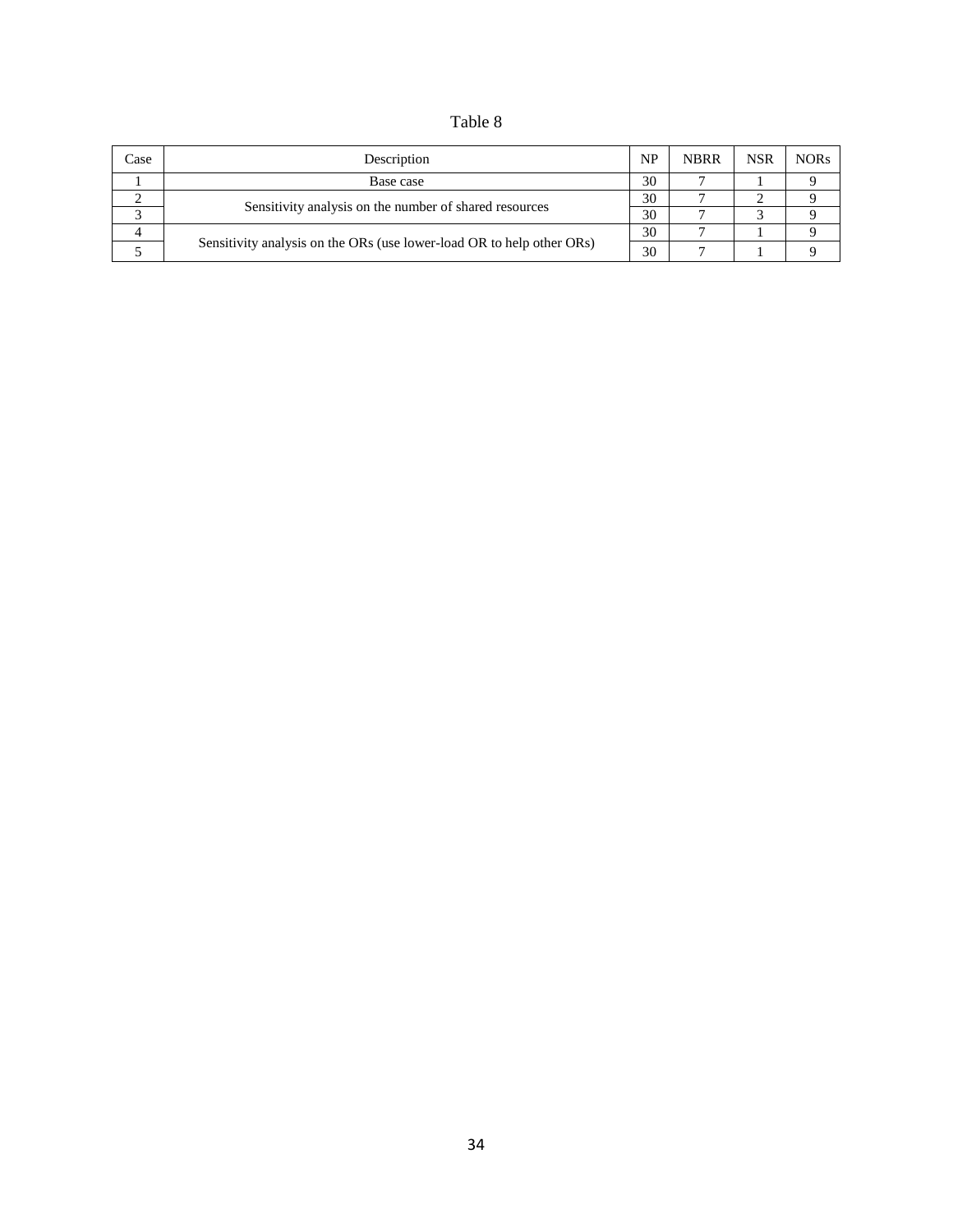| ani<br>е |  |
|----------|--|
|----------|--|

| Case | <b>NOR</b> | <b>NBRR</b> | NP | <b>NSR</b> | $-1$ , $\sim$ 1 | $\mathbf{v}_{\text{max}}$ | Percentage of change | FT'    | Percentage of change     |
|------|------------|-------------|----|------------|-----------------|---------------------------|----------------------|--------|--------------------------|
|      |            |             | 30 |            | $(50\%, 50\%)$  | 1030                      |                      | 4664.5 | $\overline{\phantom{0}}$ |
| ∼    |            |             | 30 |            | $(50\%, 50\%)$  | 695                       | $-32.5%$             | 3636   | $-22%$                   |
|      |            |             | 30 |            | $(50\%, 50\%)$  | 590                       | $-42.7%$             | 3359.5 | $-27.9%$                 |